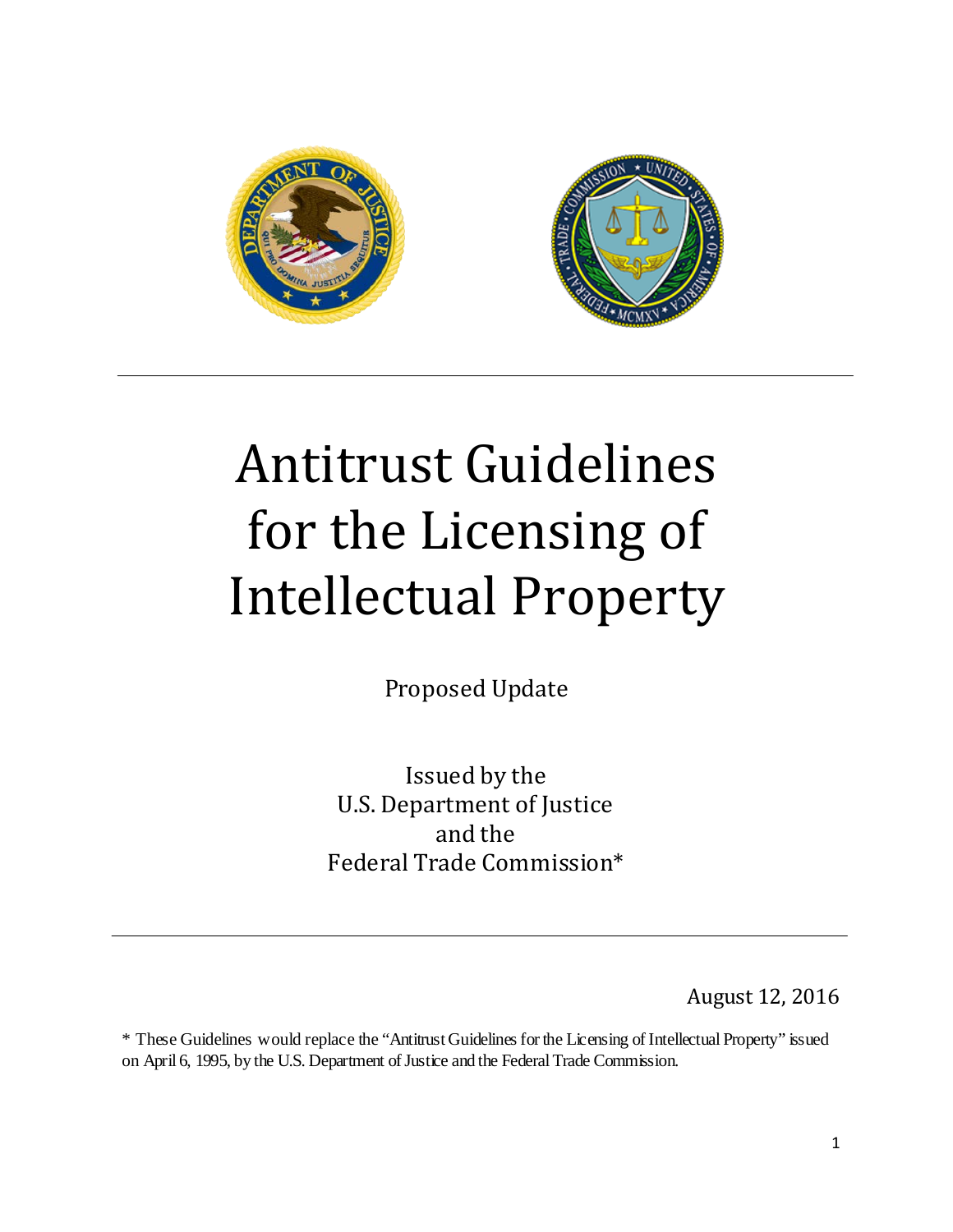# **Table of Contents**

| 4 General Principles Concerning the Agencies' Evaluation of Licensing Arrangements under the Rule of |
|------------------------------------------------------------------------------------------------------|
|                                                                                                      |
|                                                                                                      |
|                                                                                                      |
|                                                                                                      |
|                                                                                                      |
|                                                                                                      |
|                                                                                                      |
|                                                                                                      |
|                                                                                                      |
|                                                                                                      |
|                                                                                                      |
|                                                                                                      |
|                                                                                                      |
|                                                                                                      |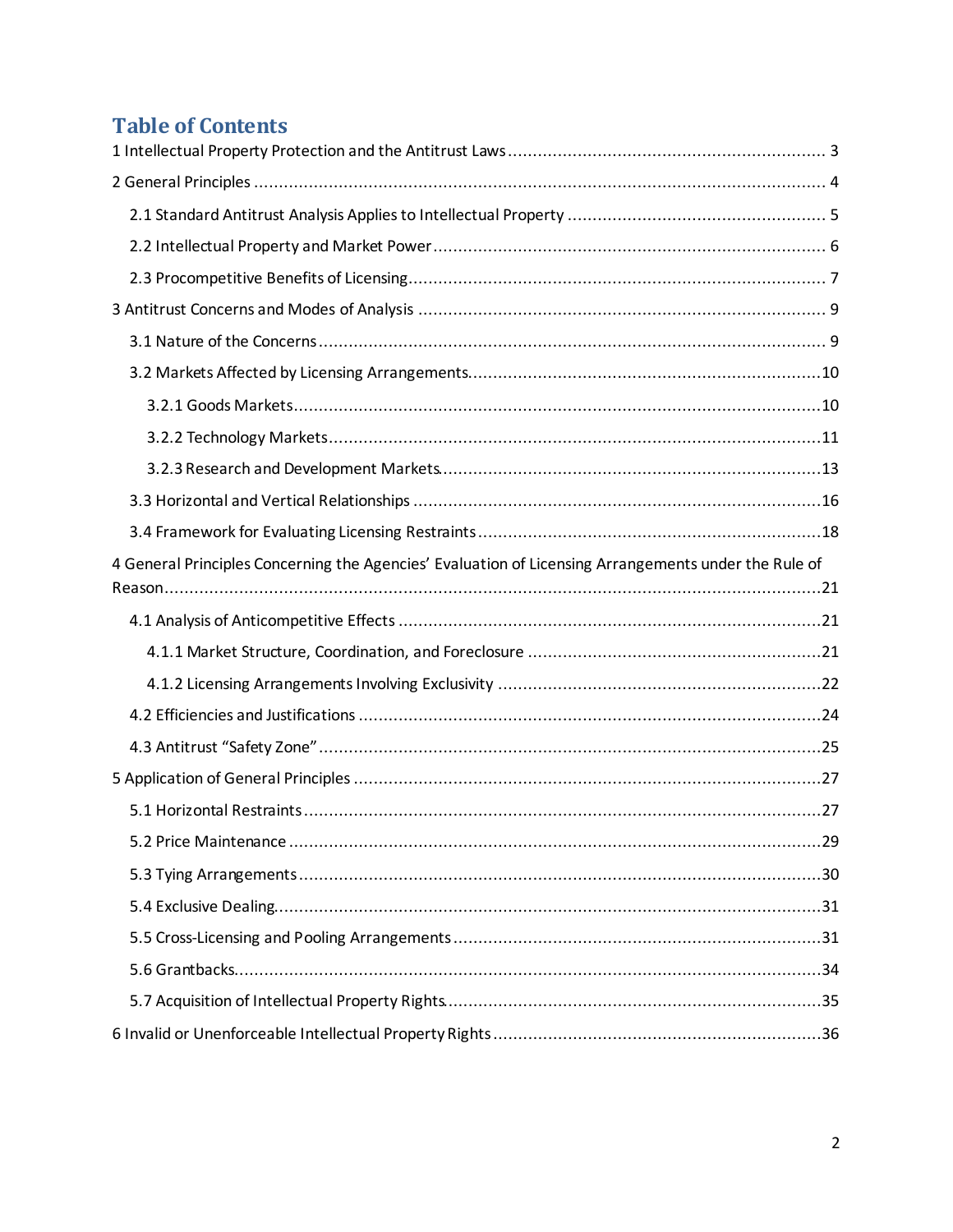# <span id="page-2-0"></span>**1 Intellectual Property Protection and the Antitrust Laws**

**1.0** These Guidelines state the antitrust enforcement policy of the U.S. Department of Justice and the Federal Trade Commission (individually, "the Agency," and collectively, "the Agencies") with respect to the licensing of intellectual property protected by patent, copyright, and trade secret law, and of know-how.<sup>[1](#page-0-0)</sup> By stating their general policy, the Agencies hope to assist those who need to predict whether the Agencies will challenge a practice as anticompetitive. However, these Guidelines cannot remove judgment and discretion in antitrust law enforcement. The Agencies will evaluate each case in light of its own facts and apply these Guidelines reasonably and flexibly.<sup>[2](#page-2-1)</sup>

In the United States, patents confer rights to exclude others from making, using, or selling in the United States the invention claimed by the patent for a set period of time.<sup>[3](#page-2-2)</sup> To gain patent protection, an invention (which may be a product, process, machine, or composition of matter) must be novel, <sup>[4](#page-2-3)</sup> nonobvious, <sup>[5](#page-2-4)</sup> useful, <sup>[6](#page-2-5)</sup> and sufficiently disclosed. <sup>[7](#page-2-6)</sup> Copyright protection applies to original works of authorship embodied in a tangible medium of expression.<sup>[8](#page-2-7)</sup> A copyright protects only the expression, not the underlying ideas.  $9$  Unlike a patent, which protects an invention not only from copying but also from subsequent independent creation by others, a copyright does not preclude others from independently creating similar expression. Trade secret

 $1$  These Guidelines do not cover the antitrust treatment of trademarks. Although the same general antitrust principles that apply to other forms of intellectual property apply to trademarks as well, these Guidelines deal with technology transfer and innovation-related issues that typically arise with respect to patents, copyrights, trade secrets, and know-how agreements, rather than with product-differentiation issues that typically arise with respect to trademarks.

<span id="page-2-1"></span> $2^2$  As is the case with all guidelines, users should rely on qualified counsel to assist them in evaluating the antitrust risk associated with any contemplated transaction or activity. No set of guidelines can possibly indicate how the Agencies will assess the particular facts of every case. Parties who wish to know the Agencies' specific enforcement intentions with respect to any particular transaction should consider seeking a Department of Justice business review letter pursuant to 28 C.F.R. § 50.6 or a Federal Trade Commission Advisory Opinion pursuant to 16 C.F.R.

<span id="page-2-2"></span><sup>§§</sup> 1.1-1.4. <sup>3</sup> *See, e.g.*, 35 U.S.C. § 154(a)(2), (c)(1) (2012); *id.* § 173. 4 *See id.* § 102.

<span id="page-2-3"></span>

<span id="page-2-6"></span><span id="page-2-5"></span>

<span id="page-2-7"></span>

<span id="page-2-4"></span><sup>&</sup>lt;sup>5</sup> See id. § 103.<br><sup>6</sup> See id. § 101.<br><sup>7</sup> See id. § 112. 8 102 (2012). Copyright protection lasts for a set period of time. *See* 17 U.S.C. § 302(a), (c) (2012). The principles stated in these Guidelines also apply to protection of mask works fixed in a semiconductor chip<br>product (see 17 U.S.C. §§ 901-914), which is analogous to copyright protection for works of authorship.

<span id="page-2-8"></span> $9$  See 17 U.S.C. § 102(b) (2012). Copyright protection extends to literary works, musical works, dramatic works, pantomimes and choreographic works, pictorial, graphic and sculptural works, motion pictures and other audiovisual works, sound recordings, and architectural works. *Id.* § 102(a).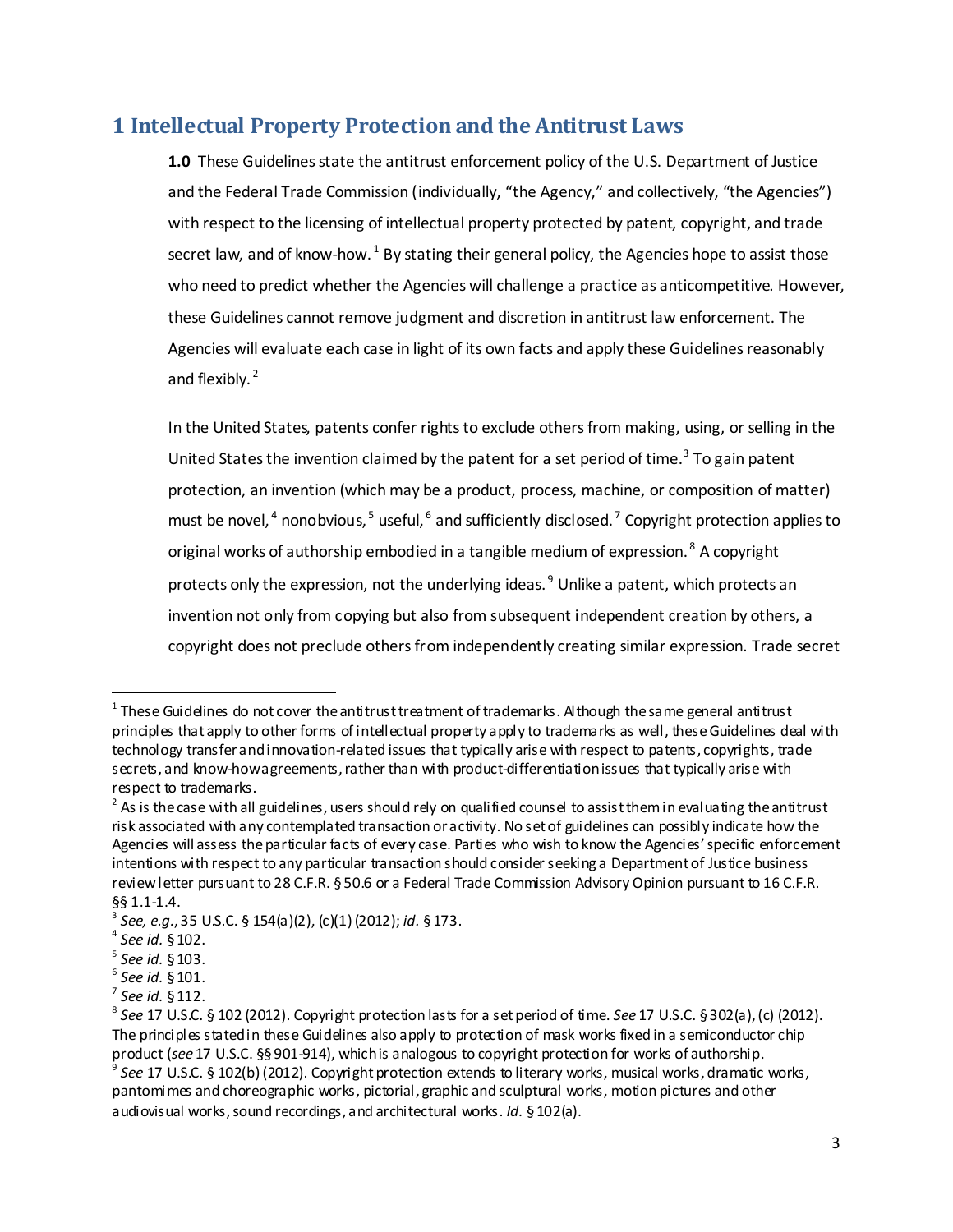protection applies to information whose economic value depends on its not being generally known. <sup>[10](#page-3-1)</sup> Trade secret protection is conditioned upon efforts to maintain secrecy and has no fixed term. As with copyright protection, trade secret protection does not preclude independent creation by others.

The intellectual property laws and the antitrust laws share the common purpose of promoting innovation and enhancing consumer welfare. $11$  The intellectual property laws provide incentives for innovation and its dissemination and commercialization by establishing enforceable property rights for the creators of new and useful products, more efficient processes, and original works of expression. In the absence of intellectual property rights, imitators could more rapidly exploit the efforts of innovators and investors without providing compensation. Rapid imitation would reduce the commercial value of innovation and erode incentives to invest, ultimately to the detriment of consumers. The antitrust laws promote innovation and consumer welfare by prohibiting certain actions that may harm competition with respect to either existing or new ways of serving consumers.

# <span id="page-3-0"></span>**2 General Principles**

 $\overline{a}$ 

**2.0** These Guidelines embody three general principles: (a) for the purpose of antitrust analysis, the Agencies apply the same analysis to conduct involving intellectual property as to conduct involving other forms of property, taking into account the specific characteristics of a particular property right ; (b) the Agencies do not presume that intellectual property creates market power in the antitrust context; and (c) the Agencies recognize that intellectual property licensing allows firms to combine complementary factors of production and is generally procompetitive.

<span id="page-3-1"></span> $10$  Federal law creates a private cause of action for the misappropriation of trade secrets. Defend Trade Secrets Act of 2016, Pub. L. No. 114-153, §2(a), 130 Stat. 376, 376-80 (codified at 18 U.S.C. § 1836(b)). Trade secret protection also derives from state law. *See generally* Kewanee Oil Co. v. Bicron Corp., 416 U.S. 470 (1974); *see also* Defend Trade Secrets Act § 2(f) ("Nothing in the amendments made by this section shall be construed . . . to preempt any other provision of law.").

<span id="page-3-2"></span> $11$  "[T]he aims and objectives of patent and antitrust laws may seem, at first glance, wholly at odds. However, the two bodies of law are actually complementary, as both are aimed at encouraging innovation, industry and competition." Atari Games Corp. v. Nintendo of Am., Inc., 897 F.2d 1572, 1576 (Fed. Cir. 1990); *see also* Intergraph Corp. v. Intel Corp., 195 F.3d 1346, 1362 (Fed. Cir. 1999) ("The patent and antitrustlaws are complementary, the patentsystem serving to encourage invention and the bringing of new products to market by adjusting investment-based risk, and the antitrust laws serving to foster industrial competition.").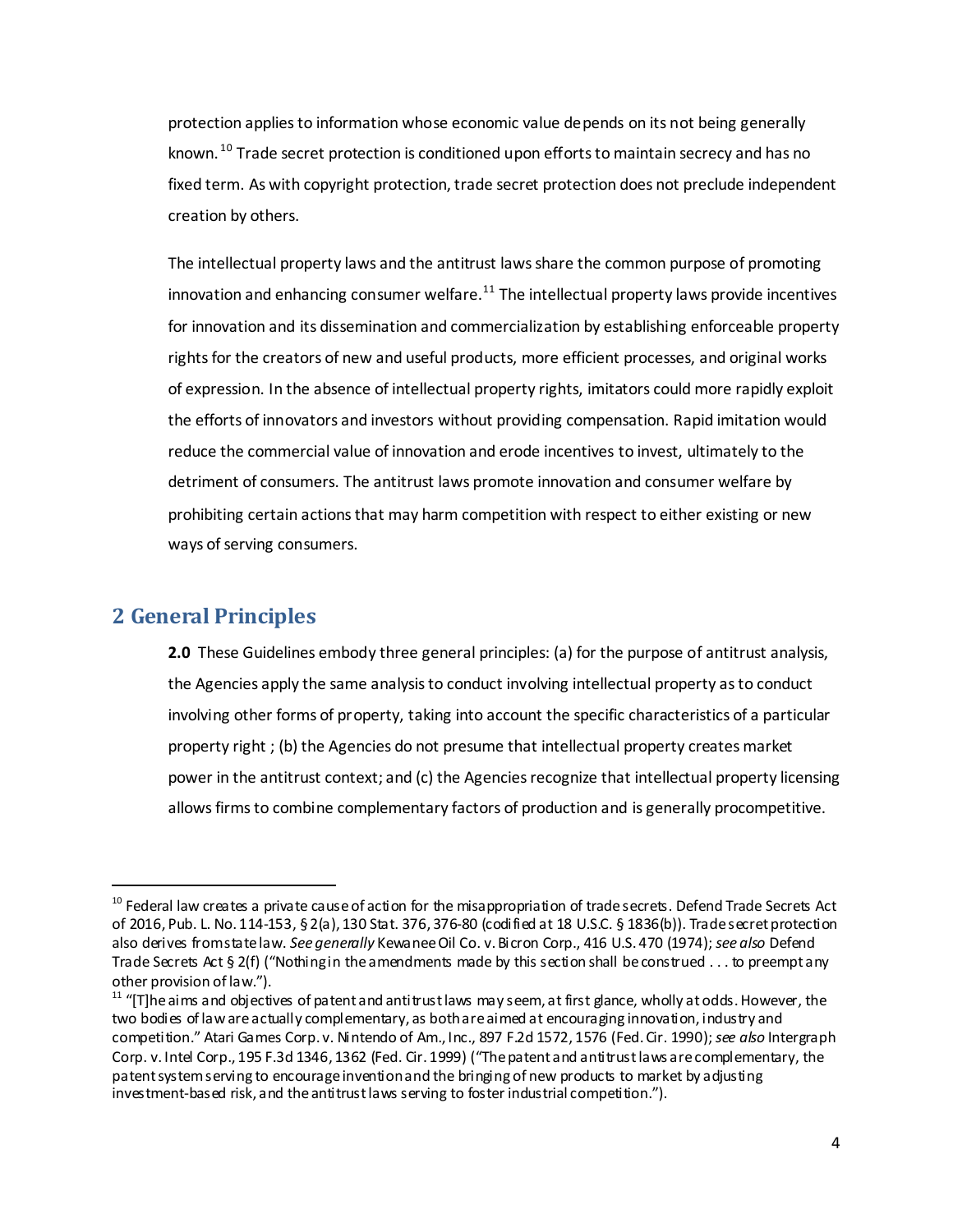# <span id="page-4-0"></span>**2.1 Standard Antitrust Analysis Applies to Intellectual Property**

The Agencies apply the same general antitrust principles to conduct involving intellectual property that they apply to conduct involving any other form of property. That is not to say that intellectual property is in all respects the same as any other form of property. Intellectual property has important characteristics, such as ease of misappropriation, that distinguish it from many other forms of property. These characteristics can be taken into account by standard antitrust analysis, however, and do not require the application of fundamentally different principles.<sup>[12](#page-4-1)</sup>

Although there are clear and important differences in the purpose, extent, and duration of protection provided under the intellectual property regimes of patent, copyright, and trade secret, the governing antitrust principles are the same. Antitrust analysis takes differences among these forms of intellectual property into account in evaluating the specific market circumstances in which transactions occur, just as it does with other particular market circumstances.

Intellectual property law bestows on the owners of intellectual property certain rights to exclude others. These rights help the owners to profit from the use of their property. An intellectual property owner's rights to exclude are similar to the rights enjoyed by owners of other forms of private property. The antitrust laws generally do not impose liability upon a firm for a unilateral refusal to assist its competitors, in part because doing so may undermine incentives for investment and innovation.  $13$  As with other forms of private property, certain types of conduct with respect to intellectual property may have anticompetitive effects against which the antitrust laws can and do protect. The exercise of intellectual property rights is thus neither particularly free from scrutiny under the antitrust laws, nor particularly suspect under them.

<span id="page-4-1"></span> $12$  As with other forms of property, the power to exclude others from the use of intellectual property may vary substantially, depending on the nature of the property and its status under federal or state law. The greater or lesser legal power of an owner to exclude others is also taken into account by standard antitrust analysis as explained in this section of the Guidelines.

<span id="page-4-2"></span><sup>&</sup>lt;sup>13</sup> Verizon Commc'ns Inc. v. Law Offices of Curtis V. Trinko, LLP, 540 U.S. 398, 407-08 (2004); United States v. Colgate & Co., 250 U.S. 300, 307 (1919); U.S. DEP'T OF JUSTICE & FED. TRADE COMM'N, ANTITRUST ENFORCEMENT AND INTELLECTUAL PROPERTY RIGHTS: PROMOTING INNOVATION AND COMPETITION 27-28 (2007), <https://www.justice.gov/sites/default/files/atr/legacy/2007/07/11/222655.pdf> [hereinafter 2007 ANTITRUST-IP REPORT].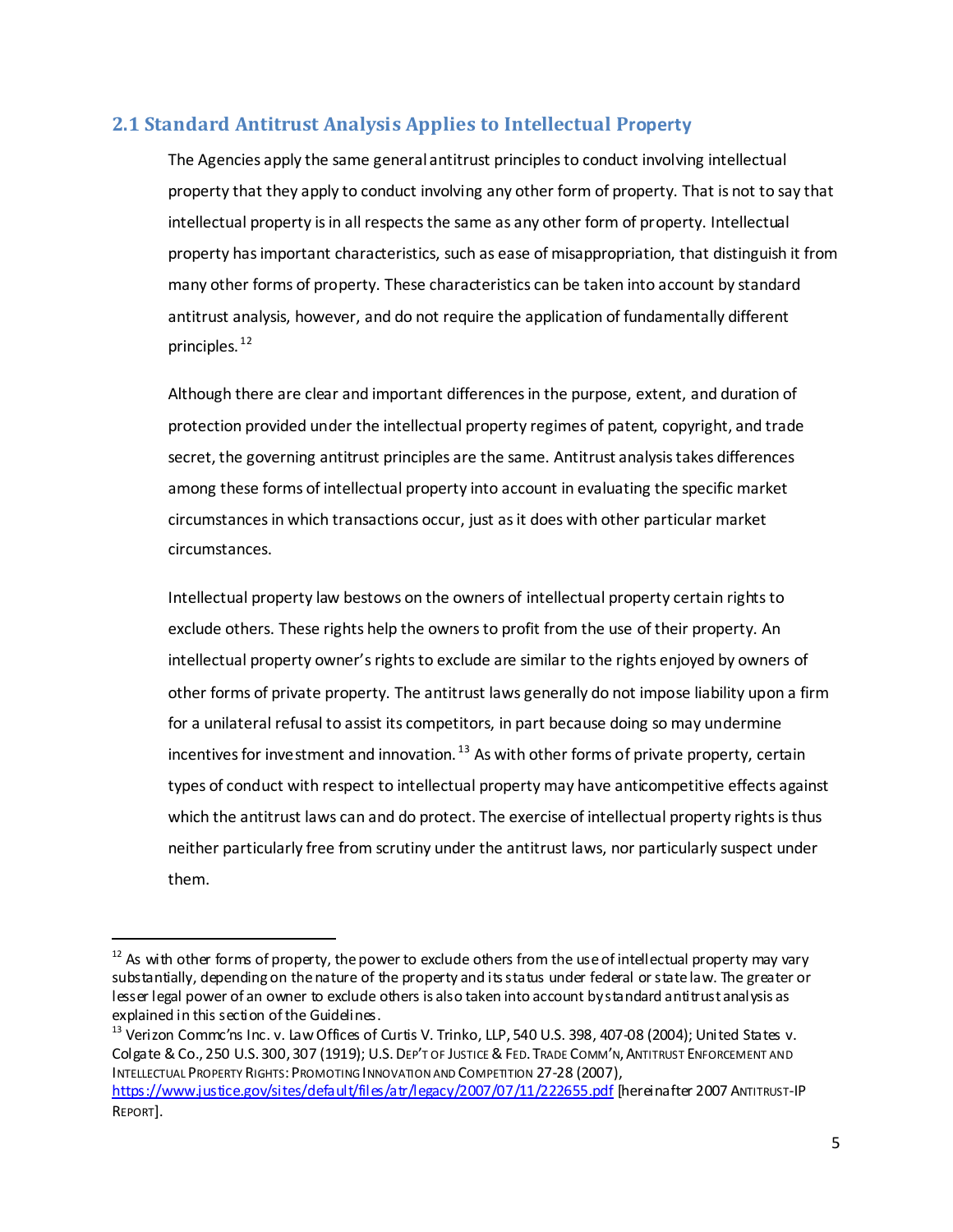The Agencies recognize that the licensing of intellectual property is often international. The principles of antitrust analysis described in these Guidelines apply equally to domestic and international licensing arrangements. However, as described in the 1995 Department of Justice and Federal Trade Commission Antitrust Enforcement Guidelines for International Operations, considerations particular to international operations, such as jurisdiction and comity, may affect enforcement decisions when the arrangement is in an international context.

# <span id="page-5-0"></span>**2.2 Intellectual Property and Market Power**

 $\overline{a}$ 

Market power is the ability profitably to maintain prices above, or output below, competitive levels for a significant period of time.  $^{14}$  $^{14}$  $^{14}$  The Agencies will not presume that a patent, copyright, or trade secret necessarily confers market power upon its owner. Although the intellectual property right confers the power to exclude with respect to the specific product, process, or work in question, there will often be sufficient actual or potential close substitutes for such product, process, or work to prevent the exercise of market power.<sup>15</sup> If an intellectual property right does confer market power, that market power does not by itself offend the antitrust laws. As with any other asset that enables its owner to obtain significant supracompetitive profits, market power (or even a monopoly) that is solely "a consequence of a superior product, business acumen, or historic accident" does not violate the antitrust laws.<sup>[16](#page-5-3)</sup> Nor does such market power impose on the intellectual property owner an obligation to license the use of that property to others. As in other antitrust contexts, however, an intellectual property owner could illegally acquire or maintain market power. Furthermore, even if it lawfully acquired or maintained that power, the owner could still harm competition through unreasonable conduct in connection with such property.

<span id="page-5-1"></span> $14$  Market power can be exercised in other economic dimensions, such as quality, service, and the development of new or improved goods and processes. It is assumed in this definition that all competitive dimensions are held constant except the ones in which market power is being exercised; that a seller is able to charge higher prices for a higher-quality product does not alone indicate market power. The definition in the text is stated in terms of a seller with market power. A buyer could also exercise market power (e.g., by maintaining the price below the competitive level, thereby depressing output).

<span id="page-5-2"></span><sup>&</sup>lt;sup>15</sup> Ill. Tool Works Inc. v. Indep. Ink, Inc., 547 U.S. 28, 45-46 (2006) ("Congress, the antitrust enforcement agencies, and most economists have all reached the conclusion that a patent does not necessarily confer market power upon the patentee. Today, we reach the same conclusion."); *see also* Mediacom Commc'ns Corp. v. Sinclair Broadcast Grp., 460 F. Supp. 2d 1012, 1027-28 (S.D. Iowa 2006) (applying *Independent Ink* to copyright).<br><sup>16</sup> United States v. Grinnell Corp., 384 U.S. 563, 570-71 (1966); see also United States v. Aluminum Co. of Am., 14

<span id="page-5-3"></span>F.2d 416, 430 (2d Cir. 1945) (holding that the Sherman Act is not violated by the attainment of market power solely through "superior skill, foresight and industry").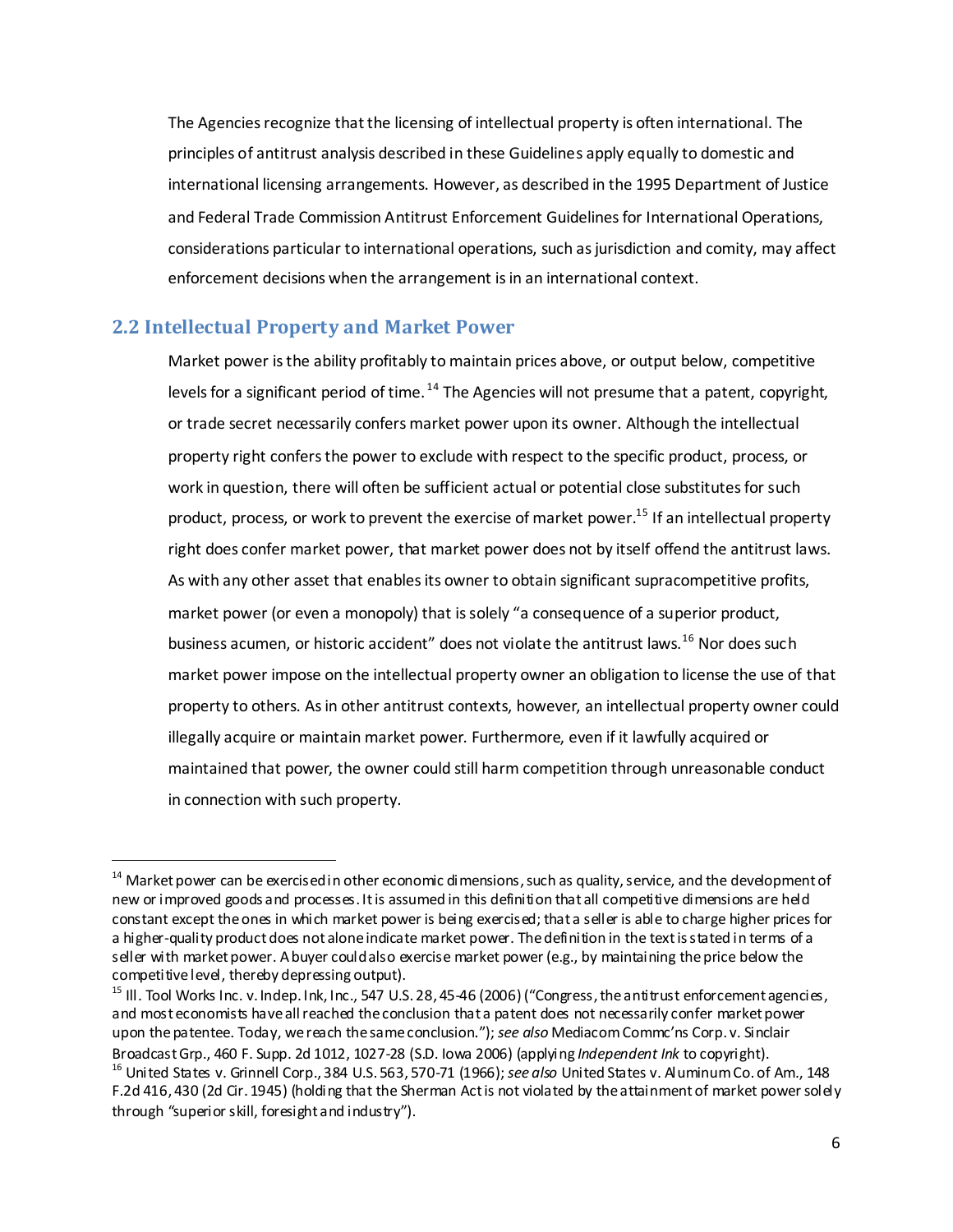### <span id="page-6-0"></span>**2.3 Procompetitive Benefits of Licensing**

Intellectual property typically is one component among many in a production process and derives value from its combination with complementary factors. Complementary factors of production include manufacturing and distribution facilities, workforces, and other items of intellectual property. The owner of intellectual property has to arrange for its combination with other necessary factors to realize its commercial value. Often, the owner finds it most efficient to contract with others for these factors, to sell rights to the intellectual property, or to enter into a joint venture arrangement for the development of the intellectual property, rather than supplying these complementary factors itself.

Licensing, cross-licensing, or otherwise transferring intellectual property (hereinafter "licensing") can facilitate integration of the licensed property with complementary factors of production. This integration can lead to more efficient exploitation of the intellectual property, benefiting consumers through the reduction of costs and the introduction of new products. Such arrangements increase the value of intellectual property to consumers and owners. Licensing can allow an innovator to capture returns from its investment in making and developing an invention through royalty payments from those that practice its invention, thus providing an incentive to invest in innovative efforts.<sup>[17](#page-6-1)</sup>

Sometimes the use of one item of intellectual property requires access to another. An item of intellectual property "blocks" another when the second cannot be practiced without using the first. For example, a patent on a machine may block an improved version of that machine. Licensing may promote the coordinated development of technologies that are in a blocking relationship.

Field-of-use, territorial, and other limitations on intellectual property licenses may serve procompetitive ends by allowing the licensor to exploit its property as efficiently and effectively as possible. These various forms of exclusivity can be used to give a licensee an incentive to invest in the commercialization and distribution of products embodying the licensed intellectual property and to develop additional applications for the licensed property. The restrictions may do so, for example, by protecting the licensee against free riding on the licensee's investments by other licensees or by the licensor. They may also increase the licensor's incentive to license,

<span id="page-6-1"></span><sup>&</sup>lt;sup>17</sup> Fed. Trade Comm'n, The Evolving IP Marketplace: Aligning Patent Notice and Remedies with Competition, Ch. 1-2 (2011)[, https://www.ftc.gov/reports/evolving-ip-marketplace-aligning-patent-notice-remedies-competition.](https://www.ftc.gov/reports/evolving-ip-marketplace-aligning-patent-notice-remedies-competition)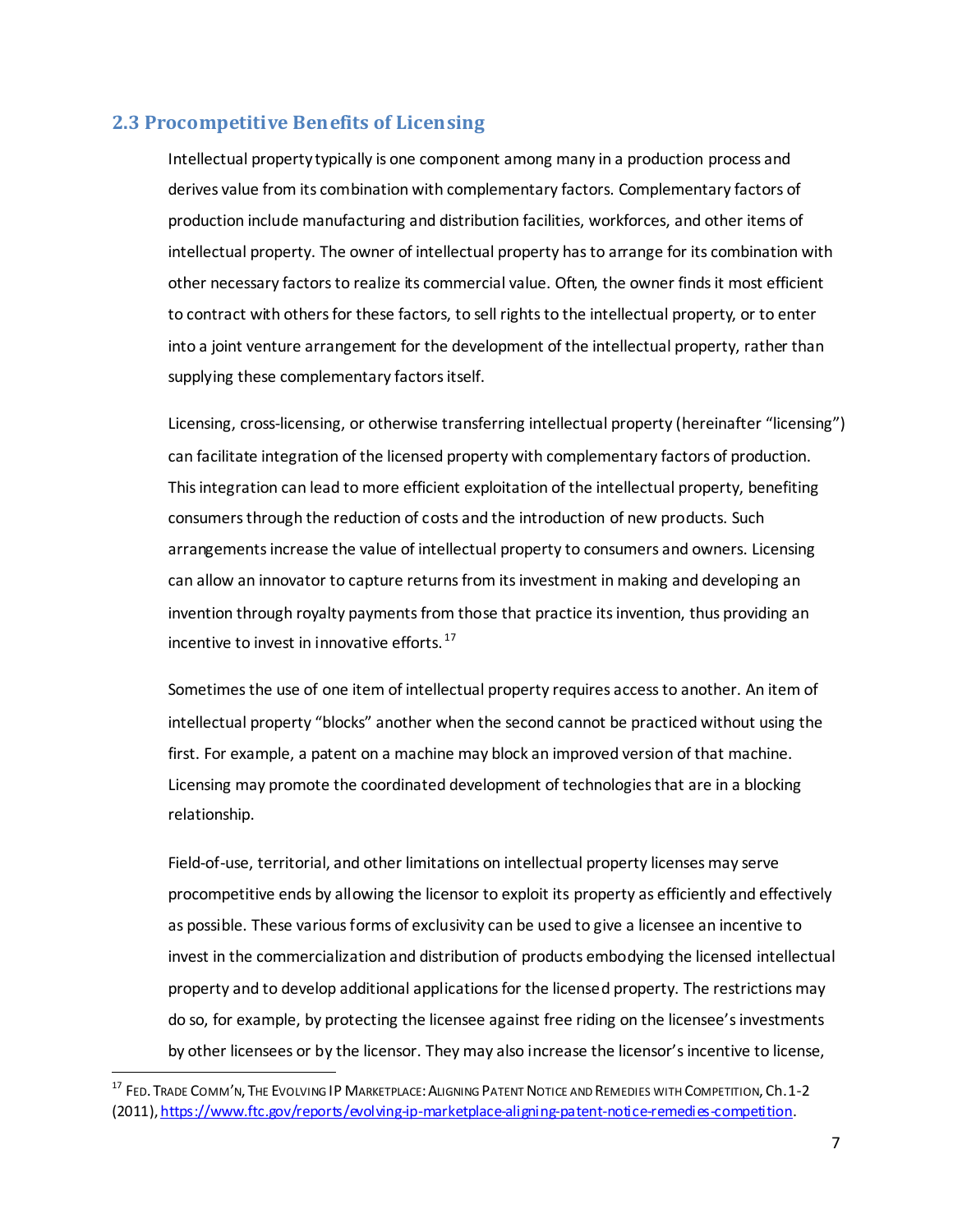for example, by protecting the licensor from competition in the licensor's own technology in a market niche that it prefers to keep to itself. These benefits of licensing restrictions apply to patent, copyright, and trade secret licenses, and to know-how agreements.

### **Example 1**[18](#page-7-0)

*Situation:* ComputerCo develops a new, copyrighted software program for inventory management. The program has wide application in the health field. ComputerCo licenses the program in an arrangement that imposes both field of use and territorial limitations. Some of ComputerCo's licenses permit use only in hospitals; others permit use only in group medical practices. ComputerCo charges different royalties for the different uses. All of ComputerCo's licenses permit use only in specified portions of the United States and in specified foreign countries.<sup>[19](#page-7-1)</sup> The licenses contain no provisions that would prevent or discourage licensees from developing, using, or selling any other program, or from competing in any other good or service other than in the use of the licensed program. None of the licensees are actual or potential competitors of ComputerCo in the sale of inventory management programs.

*Discussion:* The licenses at issue appear to facilitate the combination of ComputerCo's copyrighted software with the licensee health care providers' complementary factors of production and may offer potential procompetitive benefits. The key competitive issue raised by the licensing arrangement is whether it includes any provisions that are likely to harm competition among entities that would have been actual or potential competitors in the absence of the arrangement. Such harm could occur if, for example, the licenses anticompetitively foreclose access to competing technologies (in this case, most likely competing computer programs), prevent licensees from developing their own competing technologies (again, in this case, most likely computer programs), or facilitate market allocation or price-fixing for any product or service supplied by the licensees.<sup>[20](#page-7-2)</sup> If the license agreements contained any such provision, the Agency evaluating the arrangement would analyze its likely competitive effects as described in parts 3-5 of these Guidelines.

<span id="page-7-0"></span> $18$  The examples in these Guidelines are hypothetical and do not represent judgments about, or analysis of, any actual market circumstances of the named industries.

<span id="page-7-1"></span> $19$  These Guidelines do not address the possible application of the antitrust laws of other countries to restraints such as territorial restrictions in international licensing arrangements. 20 *See* section 3.1.

<span id="page-7-2"></span>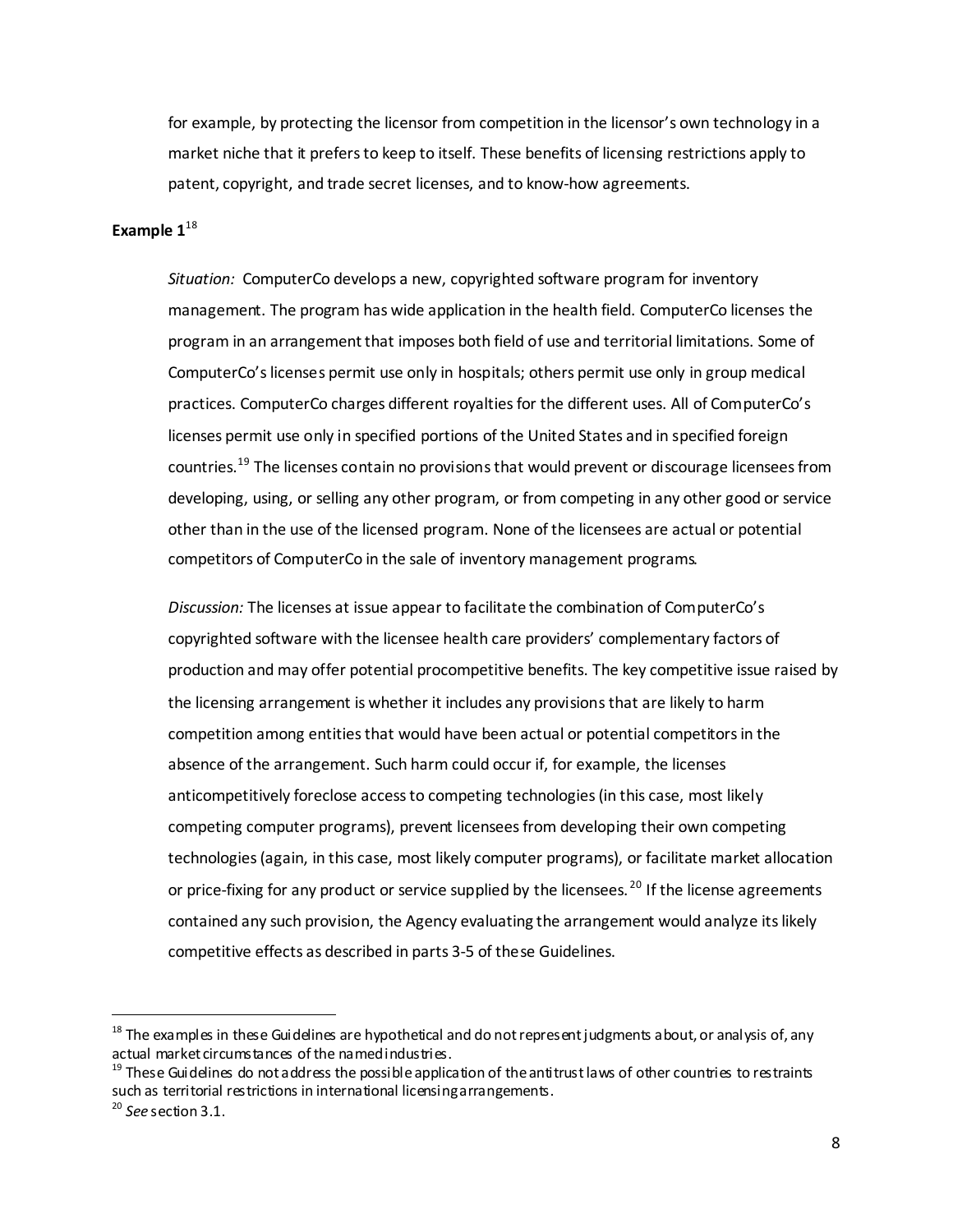In this hypothetical, there are no such provisions and thus the licensing arrangement does not appear likely to harm competition among entities that would have been actual or potential competitors if ComputerCo had chosen not to license the software program. The arrangement is merely a subdivision of the licensor's intellectual property among different fields of use and territories. The Agency therefore would be unlikely to object to this arrangement.<sup>[21](#page-8-2)</sup> The Agency's conclusion as to likely competitive effects could differ if, for example, the license barred licensees from using any other inventory management program.

# <span id="page-8-0"></span>**3 Antitrust Concerns and Modes of Analysis**

### <span id="page-8-1"></span>**3.1 Nature of the Concerns**

While intellectual property licensing arrangements are typically welfare-enhancing and procompetitive, antitrust concerns may nonetheless arise. For example, a licensing arrangement could include restraints that adversely affect competition in goods markets by dividing the markets among firms that would have competed using different technologies.<sup>[22](#page-8-3)</sup> An arrangement that effectively merges the research and development activities of two of only a few entities that could plausibly engage in research and development in the relevant field might harm competition for development of new goods and services.<sup>[23](#page-8-4)</sup> An acquisition of intellectual property may lessen competition in a relevant antitrust market.<sup>[24](#page-8-5)</sup> The Agencies will focus on the actual or likely effects of an arrangement, not on its formal terms.

The Agencies ordinarily will not require the owner of intellectual property to create competition in its own technology.<sup>[25](#page-8-6)</sup> However, antitrust concerns may arise when a licensing arrangement harms competition among entities that would have been actual or potential competitors<sup>[26](#page-8-7)</sup> in a relevant market in the absence of the license (entities in a "horizontal relationship"). A restraint

<span id="page-8-2"></span><sup>&</sup>lt;sup>21</sup> The antitrust analysis of the facts in this hypothetical would not differ, regardless of whether the technology was protected by patent, copyright, or trade secret.

<span id="page-8-3"></span><sup>&</sup>lt;sup>22</sup> *See, e.g.*, Example 6.<br><sup>23</sup> *See* section 3.2.3.

<span id="page-8-6"></span><span id="page-8-5"></span><span id="page-8-4"></span><sup>&</sup>lt;sup>24</sup> See section 5.7.<br><sup>25</sup> Moreover, as noted in section 2.2 above, "market power [does not] impose on the intellectual property owner an obligation to license the use of that property to others." The Agencies may, however, impose licensing requirements to remedy anticompetitive harm or, in the case of a merger, to prevent the substantial lessening of competition.

<span id="page-8-7"></span> $26$  A firm will be treated as a potential competitor if there is evidence that entry by that firm is reasonably probable in the absence of the licensing arrangement. The type and extent of evidence needed will vary with the circumstances.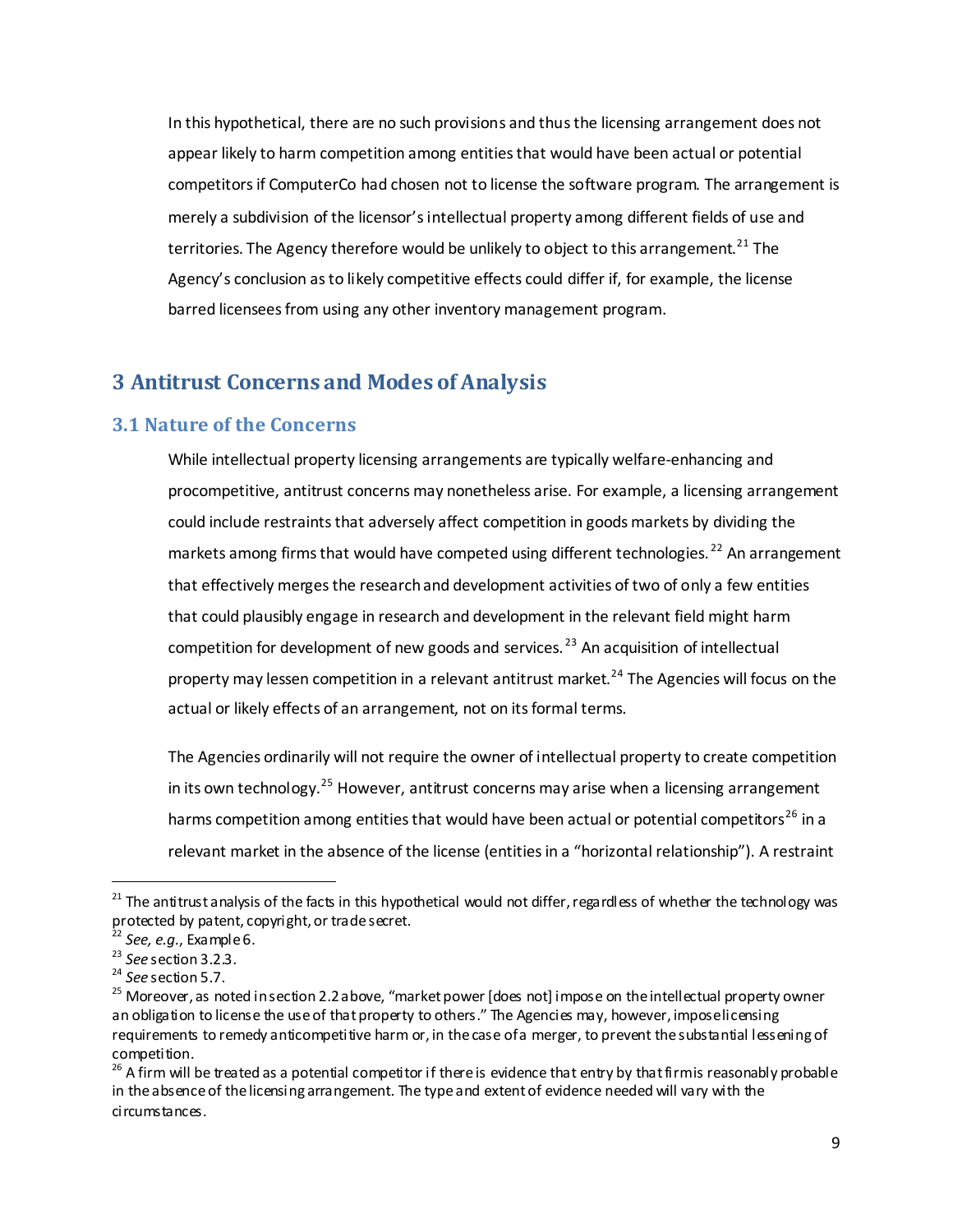in a licensing arrangement may harm such competition, for example, if it facilitates market division or price-fixing. In addition, license restrictions with respect to one market may harm such competition in another market by anticompetitively foreclosing access to, or significantly raising the price of, an important input,  $27$  or by facilitating coordination to increase price or reduce output. When it appears that such competition may be adversely affected, the Agencies will follow the analysis set forth below.<sup>[28](#page-9-3)</sup>

# <span id="page-9-0"></span>**3.2 Markets Affected by Licensing Arrangements**

Licensing arrangements raise concerns under the antitrust laws if they are likely to affect adversely the prices, quantities, qualities, or varieties of goods and services<sup>[29](#page-9-4)</sup> either currently or potentially available. If an arrangement appears likely to have anticompetitive effects, the Agencies normally will identify one or more relevant markets in which the effects are likely to occur. The Agencies will typically analyze the competitive effects of licensing arrangements within the relevant markets for the goods affected by the arrangements. In other cases, however, the Agencies may analyze the effects within a market for technology or a market for research and development.

### <span id="page-9-1"></span>**3.2.1 Goods Markets**

A number of different goods markets may be relevant to evaluating the effects of a licensing arrangement. A restraint in a licensing arrangement may have competitive effects in markets for final or intermediate goods made using the intellectual property, or it may have effects upstream, in markets for goods that are used as inputs, along with the intellectual property, to the production of other goods. In general, for goods markets affected by a licensing arrangement, the Agencies will approach the delineation of relevant market and the measurement of market share as in sections 4 and 5 of the U.S. Department of Justice and Federal Trade Commission Horizontal Merger Guidelines.<sup>[30](#page-9-5)</sup>

<span id="page-9-2"></span><sup>&</sup>lt;sup>27</sup> As used herein, "input" includes outlets for distribution and sales, as well as factors of production. See, e.g., sections 4.1.1 and 5.3-5.5 for further discussion of conditions under which foreclosing access to, or raising the price of, an input may harm competition in a relevant market.

<span id="page-9-3"></span><sup>&</sup>lt;sup>28</sup> See generally sections 3.4; 4.2.<br><sup>29</sup> Hereinafter, the term "goods" also includes services.

<span id="page-9-5"></span><span id="page-9-4"></span><sup>&</sup>lt;sup>30</sup> U.S. DEP'T OF JUSTICE & FED. TRADE COMM'N, HORIZONTAL MERGER GUIDELINES (2010),

<https://www.justice.gov/atr/file/810276/download> [hereinafter 2010 Horizontal Merger Guidelines]. As stated in section 5.2 of the 2010 Horizontal Merger Guidelines, "in most contexts, the Agencies measure each firm's market share based on its actual or projected revenues in the relevant market." However, market shares may also be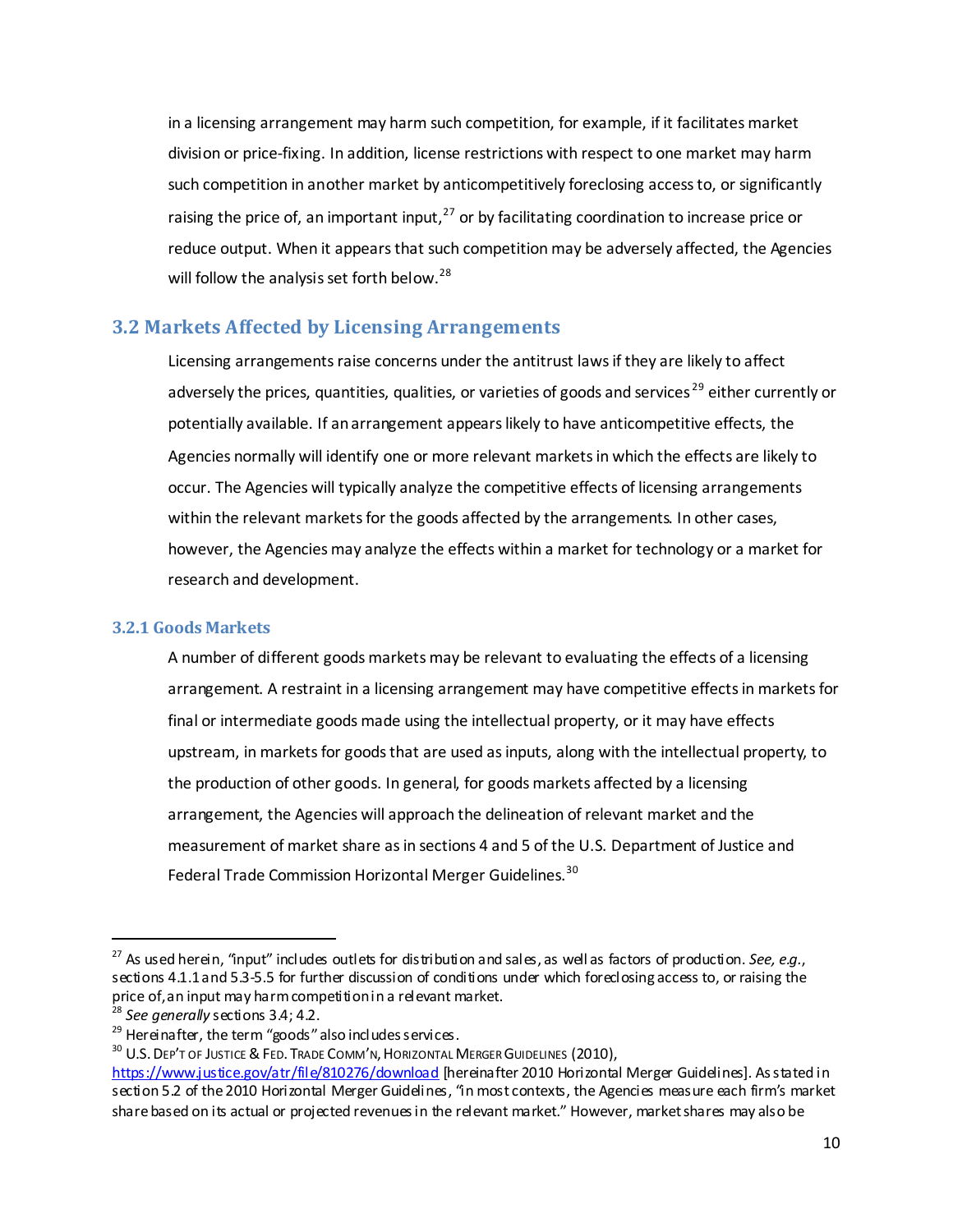### <span id="page-10-0"></span>**3.2.2 Technology Markets**

Technology markets consist of the intellectual property that is licensed (the "licensed technology") and its close substitutes—that is, the technologies or goods that are close enough substitutes to constrain significantly the exercise of market power with respect to the intellectual property that is licensed. $31$  When rights to intellectual property are marketed separately from the products in which they are used,  $32$  the Agencies may analyze the competitive effects of a licensing arrangement in a technology market.<sup>[33](#page-10-3)</sup>

### **Example 2**

 $\overline{a}$ 

*Situation:* Firms Alpha and Beta independently develop different patented process technologies to manufacture the same off-patent drug for the treatment of a particular disease. Before the firms use their technologies internally or license them to third parties, they announce plans jointly to manufacture the drug, and to assign their manufacturing processes to the new manufacturing venture. Many firms are capable of using and have the incentive to use the licensed technologies to manufacture and distribute the drug; thus, the market for drug manufacturing and distribution is competitive.

*Discussion:* To evaluate the competitive effects and delineate a relevant market, the Agencies will identify a technology's close substitutes. The Agencies will, if the data permit, identify a group of technologies and goods over which a hypothetical monopolist of those technologies and goods likely would exercise market power—for example, by imposing a small but significant and nontransitory price increase.<sup>[34](#page-10-4)</sup> The Agencies recognize that technology often is licensed in

measured through unit sales, capacity or reserves when these approaches are more reflective of the competitive significance of suppliers than revenues.

<span id="page-10-1"></span> $31$  For example, the owner of a process for producing a particular good may be constrained in its conduct with respect to that process not only by other processes for making that good, but also by other goods that compete with the downstream good and by the processes used to produce those other goods.

<span id="page-10-2"></span> $32$  Intellectual property is often licensed, sold, or transferred as an integral part of a marketed good. An example is a patented product marketed with an implied license permitting its use. In such circumstances, there is no need for a separate analysis of technology markets to capture relevant competitive effects.<br><sup>33</sup> Courts have defined technology markets in a number of cases. *See, e.g.*, Broadcom Corp. v. Qualcomm Inc., 501

<span id="page-10-3"></span>F.3d 297, 315 (3d Cir. 2007); Apple Inc. v. Samsung Elecs. Co., 2012 U.S. Dist. LEXIS 67102, at \*19-23 (N.D. Cal. May 14, 2012); Hynix Semiconductor Inc. v. Rambus Inc., 2008-1 Trade Cas. (CCH) ¶ 76,047, 2008 WL 73689, at \*2-8<br>(N.D. Cal. Jan. 5, 2008); *In re* Papst Licensing, GmbH Patent Litig., 2000 WL 1145725, at \*6-7 (E.D. La. Aug. 11  $34$  This is conceptually analogous to the analytical approach to goods markets under section 4.1.1 of the 2010

<span id="page-10-4"></span>Horizontal Merger Guidelines, *supra* note 30. Of course, market power also can be exercised in other dimensions, such as quality, and these dimensions also may be relevant to the definition and analysis of technology markets.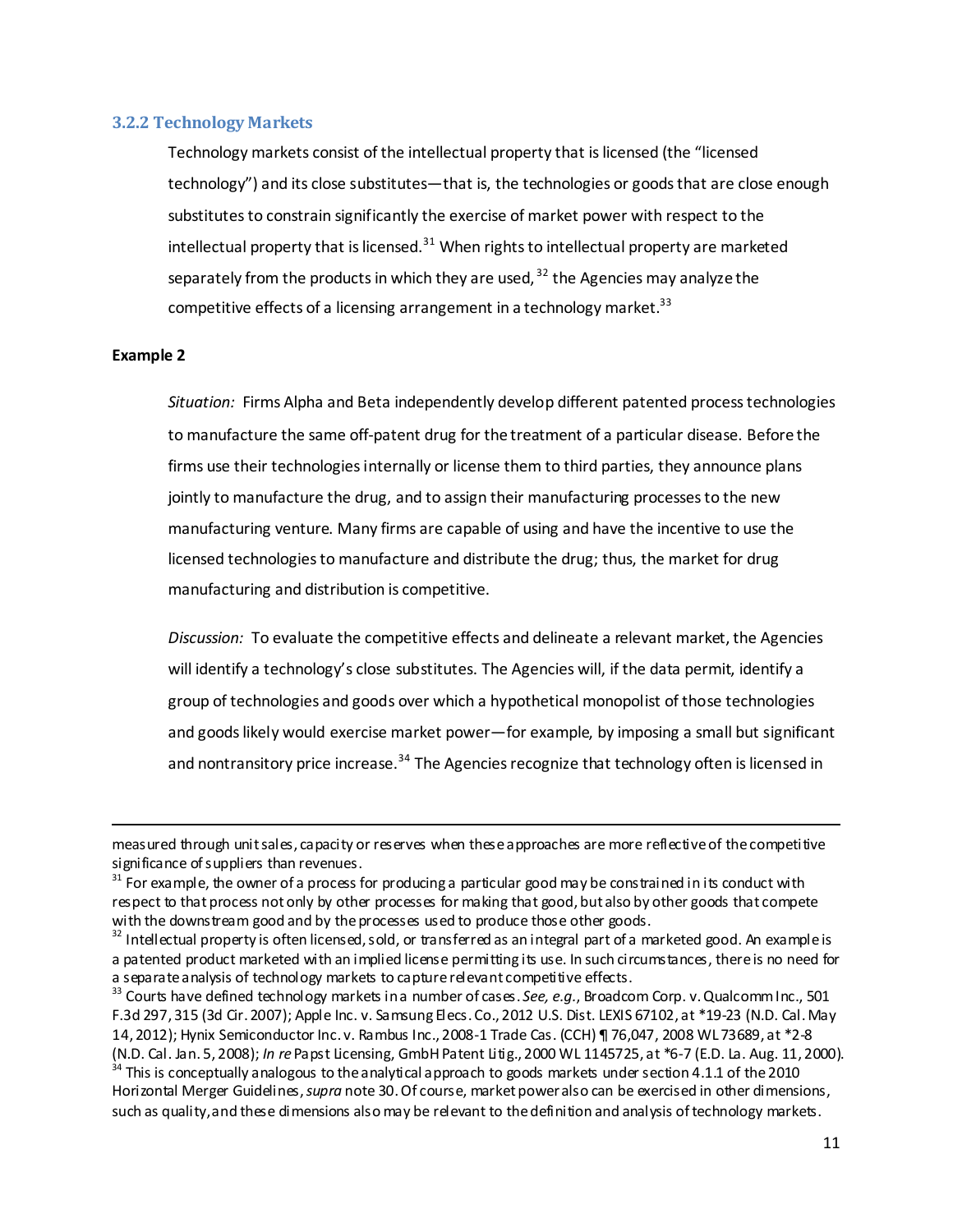ways that are not readily quantifiable in monetary terms.<sup>[35](#page-11-0)</sup> In such circumstances, the Agencies will delineate the relevant market by identifying other technologies and goods that are reasonable substitutes for the licensed technology.

In assessing the competitive significance of current and likely potential participants in a technology market, the Agencies will take into account all relevant evidence. When market share data are available and accurately reflect the competitive significance of market participants, the Agencies will include market share data in this assessment. The Agencies also will seek evidence of buyers' and market participants' assessments of the competitive significance of technology market participants. Such evidence is particularly important when market share data are unavailable, or do not accurately represent the competitive significance of market participants. When market share data or other indicia of market power are not available, and it appears that competing technologies are comparably efficient,<sup>[36](#page-11-1)</sup> the Agencies will assign each technology the same market share.

In this example, the structural effect of the joint venture in the relevant goods market for the manufacture and distribution of the drug is unlikely to be significant, because many firms in addition to the joint venture compete in that market.<sup>[37](#page-11-2)</sup> The joint venture might increase the prices of the drug produced using Alpha's or Beta's technology by reducing competition in the relevant market for technology to manufacture the drug.<sup>[38](#page-11-3)</sup>

The Agency would delineate a technology market in which to evaluate likely competitive effects of the proposed joint venture. The Agency would identify other technologies that can be used to make the drug and evaluate the levels of effectiveness and cost per dose relative to that of the technologies owned by Alpha and Beta. In addition, the Agency would consider the extent to which competition from other drugs that are substitutes for the drug produced using Alpha's or Beta's technology would limit the ability of a hypothetical monopolist that owned both Alpha's and Beta's technology to raise its price for the license.

<span id="page-11-0"></span><sup>&</sup>lt;sup>35</sup> For example, technology may be licensed royalty-free in exchange for the right to use other technology, or it may be licensed as part of a package license.

<span id="page-11-1"></span><sup>&</sup>lt;sup>36</sup> The Agencies will regard two technologies as "comparably efficient" if they can be used to produce close substitutes at comparable costs.<br><sup>37</sup> See Example 3 for a discussion of the Agencies' approach to joint venture analysis.

<span id="page-11-2"></span>

<span id="page-11-3"></span><sup>38</sup> *See, e.g.*, Summit Tech., Inc., 127 F.T.C. 208 (1999)*.*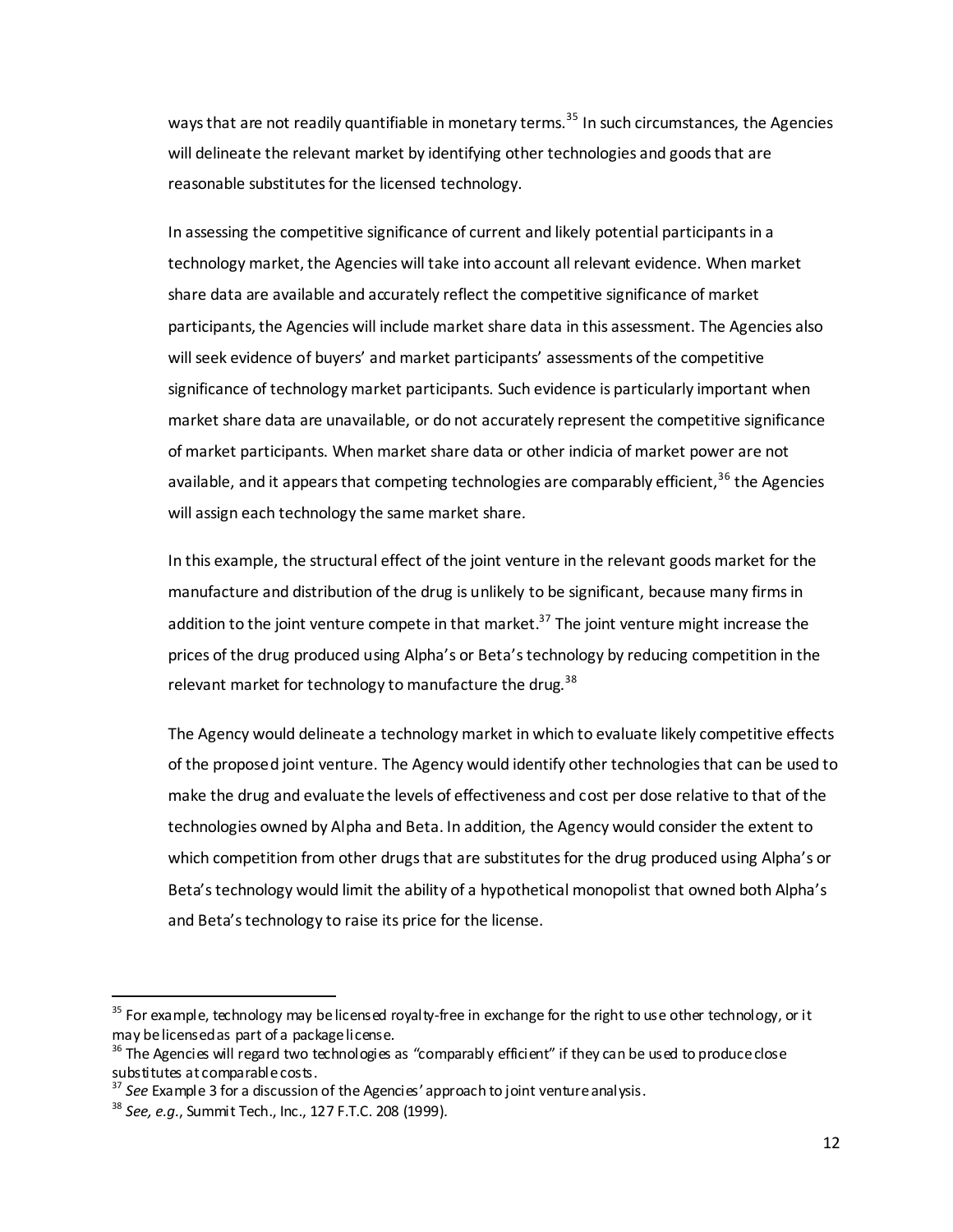### <span id="page-12-0"></span>**3.2.3 Research and Development Markets**

If a licensing arrangement may adversely affect competition to develop new or improved goods or processes, the Agencies may analyze such an impact as a competitive effect in a separate research and development market. A licensing arrangement may have competitive effects on research and development that cannot be adequately addressed through the analysis of goods or technology markets. For example, the arrangement may affect innovation that is related to research to identify a commercializable product or to the development of particular goods or services.<sup>[39](#page-12-1)</sup> Alternatively, the arrangement may affect the development of new or improved goods or processes in geographic markets where there is no actual or potential competition in the relevant goods.<sup>[40](#page-12-2)</sup>

A research and development market consists of the assets comprising research and development related to the identification of a commercializable product, or directed to particular new or improved goods or processes, and the close substitutes for that research and development. When research and development is directed to particular new or improved goods or processes, the close substitutes may include research and development efforts, technologies, and goods<sup>[41](#page-12-3)</sup> that significantly constrain the exercise of market power with respect to the relevant research and development, for example by limiting the ability and incentive of a hypothetical monopolist to reduce the pace of research and development. The Agencies will delineate a research and development market only when the capabilities to engage in the relevant research and development can be associated with specialized assets or characteristics of specific firms.

In assessing the competitive significance of current and likely potential participants in a research and development market, the Agencies will take into account all relevant evidence. When market share data are available and accurately reflect the competitive significance of market

<span id="page-12-1"></span> <sup>39</sup> *E.g.*, Amgen Inc., 134 F.T.C. 333, 337-39 (2002) (identifying a research and development market for inhibitors of cytokines that promote the inflammation of human tissue);Wright Med. Tech., Inc., Proposed Consent Agreement with Analysis to Aid Public Comment, 60 Fed. Reg. 460, 463 (Jan. 4, 1995) (identifying a research and development market for orthopedic implants for use in human hands); Am. Home Prods., Proposed Consent Agreement with Analysis to Aid Public Comment, 59 Fed. Reg. 60,807, 60,815 (Nov. 28, 1994) (identifying a research and development market for, among other things, rotavirus vaccines).<br><sup>40</sup> See Complaint, United States v. General Motors Corp., Civ. No. 93-530 (D. Del. Nov. 16, 1993).<br><sup>41</sup> For example, the licensor of research and developmen

<span id="page-12-2"></span>

<span id="page-12-3"></span>research and development efforts but also by other existing goods that would compete with the goods under development.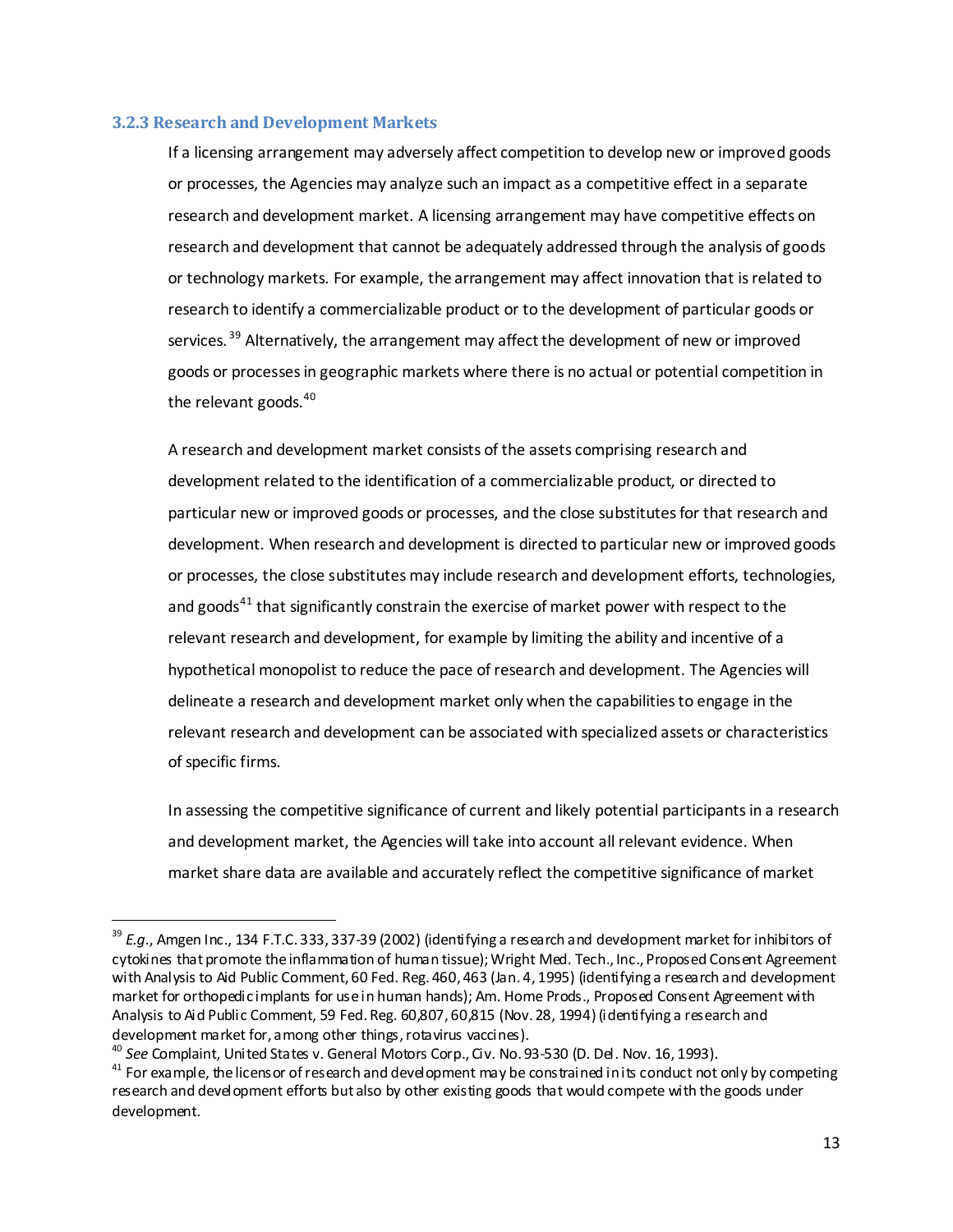participants, the Agencies will include market share data in this assessment. The Agencies also will seek evidence of buyers' and market participants' assessments of the competitive significance of research and development market participants. Such evidence is particularly important when market share data are unavailable or do not accurately represent the competitive significance of market participants. The Agencies may base the market shares of participants in a research and development market on their shares of identifiable assets or characteristics upon which innovation depends, for example, on shares of research and development expenditures, or on shares of a related product. When entities have comparable capabilities and incentives to pursue research and development that is a close substitute for the research and development activities of the parties to a licensing arrangement, the Agencies may assign equal market shares to such entities.

### **Example 3**

 $\overline{a}$ 

*Situation:* Three of the largest producers of a plastic used in disposable bottles plan to engage in joint research and development to produce a new type of plastic that is rapidly biodegradable. The joint venture will grant to its partners (but to no one else) licenses to all patent rights and use of know-how. The Agency is evaluating the likely competitive effects of the proposed joint venture.

*Discussion:* The Agency would analyze the proposed research and development joint venture using an analysis similar to that applied to other joint ventures.<sup>[42](#page-13-0)</sup>

In this case, the Agency would assess whether the joint venture is likely to have anticompetitive effects. The Agency would seek to identify any other entities that would be actual or potential competitors with the joint venture in a relevant market. This would include those firms that have the capability and incentive to undertake research and development closely substitutable for the research and development proposed to be undertaken by the joint venture, taking into account such firms' existing technologies and technologies under development, R&D facilities,

<span id="page-13-0"></span><sup>42</sup> *See generally* U.S.DEP'T OF JUSTICE &FED. TRADE COMM'N,ANTITRUST GUIDELINES FOR COLLABORATIONS AMONG COMPETITORS (2000)[, http://www.ftc.gov/os/2000/04/ftcdojguidelines.pdf;](http://www.ftc.gov/os/2000/04/ftcdojguidelines.pdf) *id.* at 1, n.2 (The Intellectual Property Guidelines "outline the Agencies' enforcement policy with respect to intellectual property licensing agreements among competitors, among other things."). Also, this type of transaction may qualify for treatment under the National Cooperative Research Act of 1984 and the National Cooperative Production Amendments of 1993 (codified as amended at 15 U.S.C.A. §§ 4301-4305) (applying a reasonableness standard to the conduct of "any person in making or performing a contract to carry out a joint venture").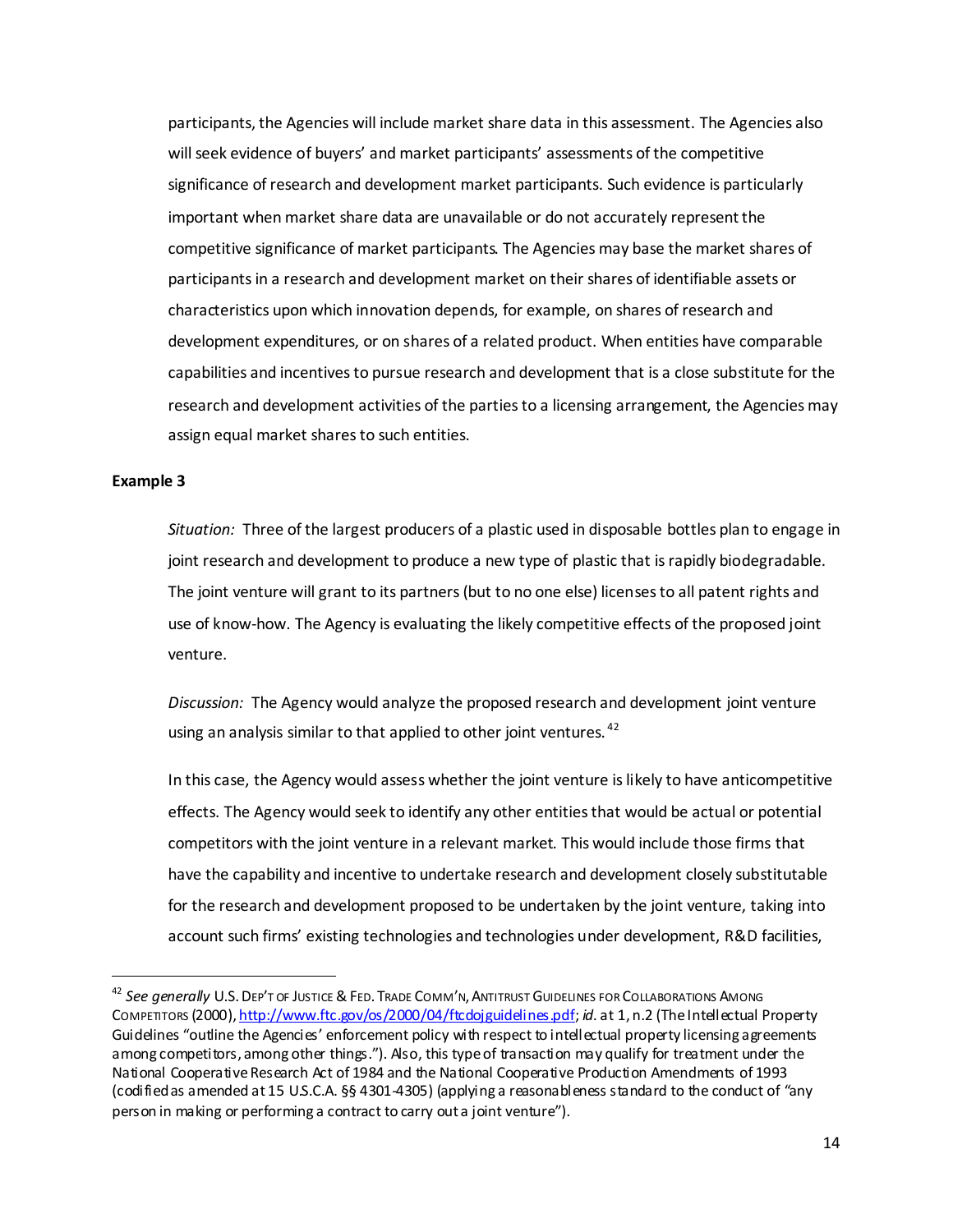and other relevant assets and business circumstances. Firms possessing such capabilities and incentives would be included in a research and development market even if they are not competitors in relevant markets for related goods, such as the plastics currently produced by the parties to the joint venture, although competitors in existing goods markets may often also compete in related research and development markets.

The Agency would consider the degree of concentration in the relevant research and development market and the market shares of the parties to the joint venture. If, in addition to the parties to the joint venture (taken collectively), there are at least four other independently controlled entities that possess comparable capabilities and incentivesto undertake research and development of biodegradable plastics, or other products that would be close substitutes for such new plastics, the joint venture ordinarily would be unlikely to adversely affect competition in the relevant research and development market.<sup>[43](#page-14-0)</sup> If there are fewer than four other independently controlled entities with similar capabilities and incentives, the Agency would consider whether the joint venture would give the parties to the joint venture an incentive and ability collectively to reduce investment in, or otherwise to retard the pace or scope of, research and development efforts. If the joint venture creates a significant risk of anticompetitive effects in the research and development market, the Agency would proceed to consider efficiency justifications for the venture, such as the potential for combining complementary R&D assets in such a way as to make successful innovation more likely, or to bring it about sooner, or to achieve cost reductions in research and development.

The Agency would also assess the likelihood that the joint venture would adversely affect competition in other relevant markets, including markets for products produced by the parties to the joint venture. The risk of such adverse competitive effects would be increased to the extent that, for example, the joint venture facilitates the exchange among the parties of competitively sensitive information relating to goods markets in which the parties currently compete or facilitates the coordination of competitive activities in such markets. The Agency would examine whether the joint venture imposes collateral restraints that might significantly restrict competition among the joint venturers in goods markets, and would examine whether such collateral restraints were reasonably necessary to achieve any efficiencies that are likely to be attained by the venture.

<span id="page-14-0"></span> <sup>43</sup> *Cf.* section 4.3.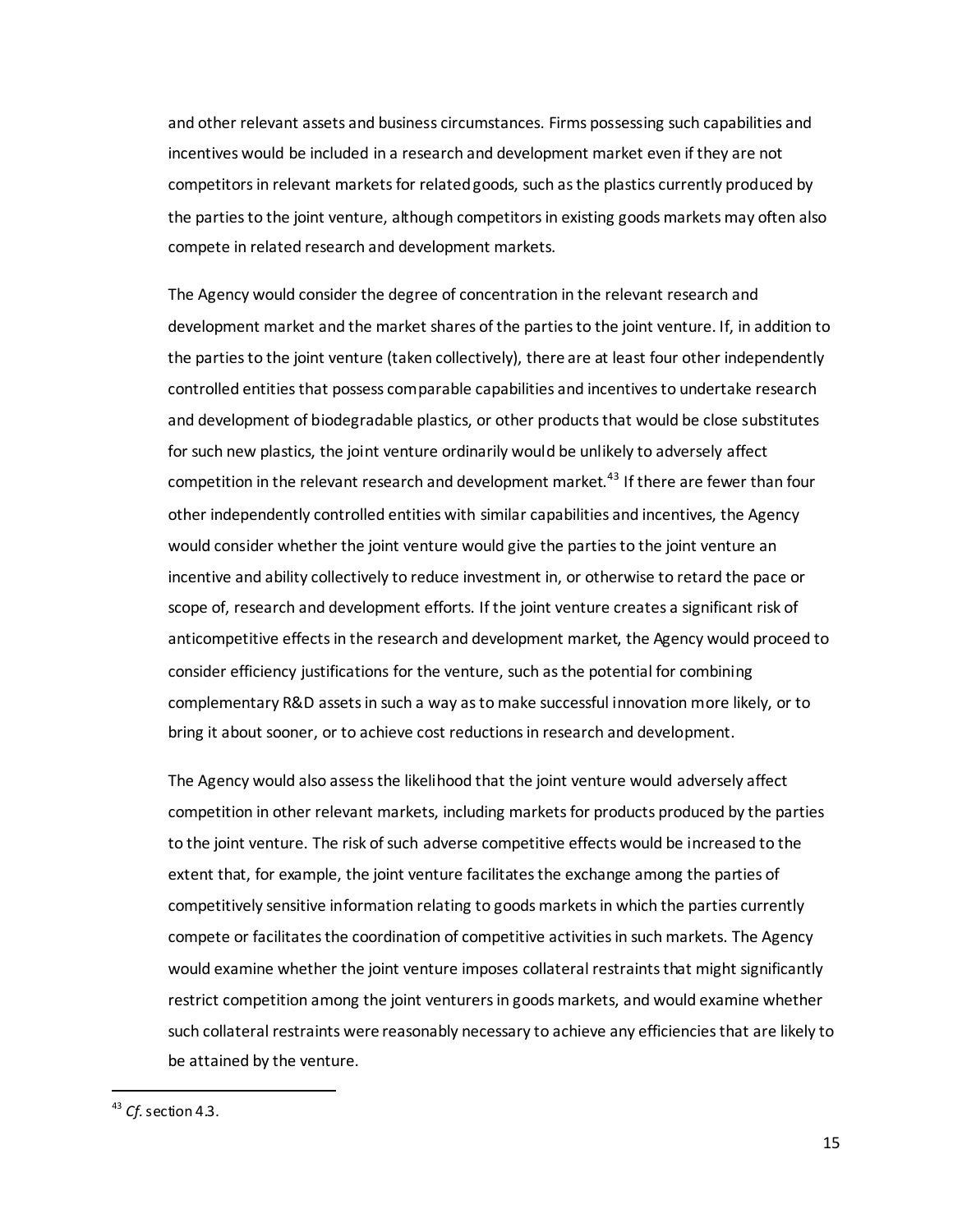### <span id="page-15-0"></span>**3.3 Horizontal and Vertical Relationships**

As with other property arrangements, antitrust analysis of intellectual property licensing arrangements examines whether the relationship among the parties to the arrangement is primarily horizontal or vertical in nature, or whether it has substantial aspects of both. A licensing arrangement has a vertical component when it affects activities that are in a complementary relationship, as is typically the case in a licensing arrangement. For example, the licensor's primary line of business may be in research and development, and the licensees, as manufacturers, may be buying the rights to use technology developed by the licensor. Alternatively, the licensor may be a component manufacturer owning intellectual property rights in a product that the licensee manufactures by combining the component with other inputs, or the licensor may manufacture the product, and the licensees may operate primarily in distribution and marketing.

In addition to this vertical component, the licensor and its licensees may also have a horizontal relationship. For analytical purposes, the Agencies ordinarily will treat a relationship between a licensor and its licensees, or between licensees, as horizontal when they would have been actual or potential competitors in a relevant market in the absence of the license.

The existence of a horizontal relationship between a licensor and its licensees does not, in itself, indicate that the arrangement is anticompetitive. Identification of such relationships is merely an aid in determining whether there may be anticompetitive effects arising from a licensing arrangement. Such a relationship need not give rise to an anticompetitive effect, nor does a purely vertical relationship assure that there are no anticompetitive effects.

The following examples illustrate different competitive relationships among a licensor and its licensees.

### **Example 4**

*Situation:* AgCo, a manufacturer of farm equipment, develops a new, patented emission control technology for its tractor engines and licenses it to FarmCo, another farm equipment manufacturer. AgCo's emission control technology is far superior to the technology currently owned and used by FarmCo, so much so that FarmCo's technology does not significantly constrain the prices that AgCo could charge for its technology. AgCo's emission control patent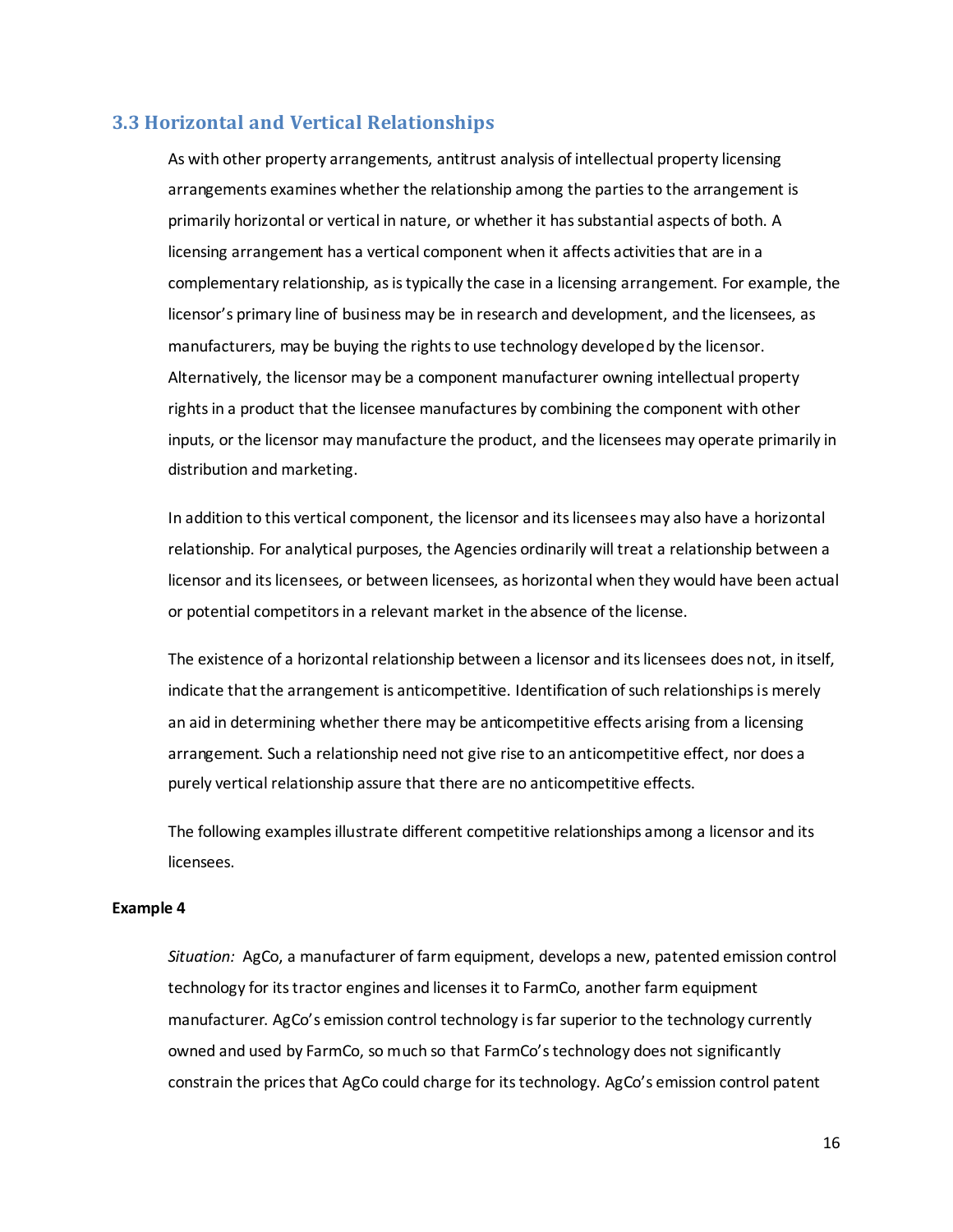has a broad scope. FarmCo acknowledges that any improved emissions control technology it could develop in the foreseeable future would infringe AgCo's valid patent.

*Discussion:* Because FarmCo's emission control technology does not significantly constrain AgCo's competitive conduct with respect to its emission control technology, AgCo's and FarmCo's emission control technologies are not close substitutes for each other. FarmCo is a consumer of AgCo's technology and is not an actual competitor of AgCo in the relevant market for superior emission control technology of the kind licensed by AgCo. Furthermore, FarmCo is not a potential competitor of AgCo in that relevant market because FarmCo cannot develop an improved emission control technology without infringing AgCo's valid patent. This means that the relationship between AgCo and FarmCo with regard to the supply and use of superior emissions control technology is vertical. Assuming that AgCo and FarmCo are actual or potential competitors in sales of farm equipment products, their relationship is horizontal in the relevant markets for farm equipment.

#### **Example 5**

*Situation:* FarmCo develops a new valve technology for its engines and enters into a crosslicensing arrangement with AgCo, whereby AgCo licenses its emission control technology to FarmCo and FarmCo licenses its valve technology to AgCo. AgCo already owns an alternative valve technology that can be used to achieve engine performance similar to that using FarmCo's valve technology and at a comparable cost to consumers. Before adopting FarmCo's technology, AgCo was using its own valve technology in its production of engines and was licensing (and continues to license) that technology for use by others. As in Example 4, FarmCo does not own or control an emission control technology that is a close substitute for the technology licensed from AgCo. Furthermore, as in Example 4, FarmCo cannot develop an improved emission control technology that would be a close substitute for AgCo's technology, without infringing AgCo's valid patent.

*Discussion:* FarmCo is a consumer and not a competitor of AgCo's superior emission control technology. As in Example 4, their relationship is vertical with regard to this technology. The relationship between AgCo and FarmCo in the relevant market that includes engine valve technology is vertical in part and horizontal in part. It is vertical in part because AgCo and FarmCo stand in a complementary relationship, in which AgCo is a consumer of a technology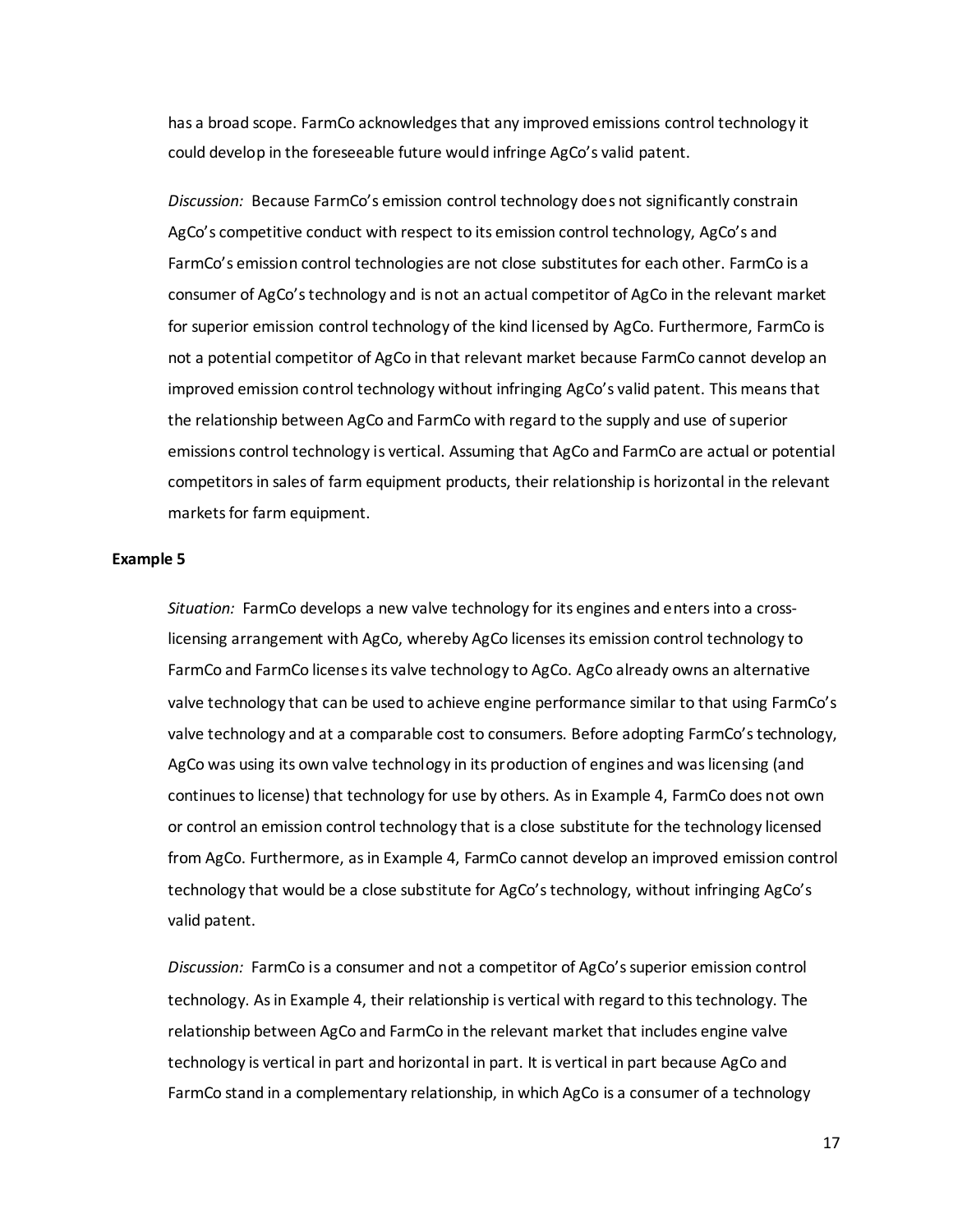supplied by FarmCo. However, the relationship between AgCo and FarmCo in the relevant market that includes engine valve technology is also horizontal in part, because FarmCo and AgCo are actual competitors in the licensing of valve technology that can be used to achieve similar engine performance at a comparable cost. Whether the firms license their valve technologies to others is not important for the conclusion that the firms have a horizontal relationship in this relevant market. Even if AgCo's use of its valve technology were solely captive to its own production, the fact that the two valve technologies are substitutable at comparable cost means that the two firms have a horizontal relationship.

As in Example 4, the relationship between AgCo and FarmCo is horizontal in the relevant markets for farm equipment.

### <span id="page-17-0"></span>**3.4 Framework for Evaluating Licensing Restraints**

In the vast majority of cases, restraints in intellectual property licensing arrangements are evaluated under the rule of reason. The Agencies' general approach in analyzing a licensing restraint under the rule of reason is to inquire whether the restraint is likely to have anticompetitive effects and, if so, whether the restraint is reasonably necessary to achieve procompetitive benefits that outweigh those anticompetitive effects.<sup>44</sup>

In some cases, however, the courts conclude that a restraint's "nature and necessary effect are so plainly anticompetitive" that it should be treated as unlawful per se, without an elaborate inquiry into the restraint's likely competitive effect.<sup>[45](#page-17-2)</sup> Among the restraints that have been held per se unlawful are naked price-fixing, output restraints, and market division among horizontal competitors, as well as certain group boycotts.

To determine whether a particular restraint in a licensing arrangement is given per se or rule of reason treatment, the Agencies will assess whether the restraint in question can be expected to contribute to an efficiency-enhancing integration of economic activity.<sup>[46](#page-17-3)</sup> In general, licensing arrangements promote such integration because they facilitate the combination of the

<span id="page-17-1"></span><sup>&</sup>lt;sup>44</sup> See, e.g., Leegin Creative Leather Products, Inc. v. PSKS, Inc., 551 U.S. 877 (2007); FTC v. Ind. Fed'n of Dentists, 476 U.S. 447 (1986); NCAA v. Bd. of Regents of the Univ. of Okla., 468 U.S. 85 (1984); Broadcast Music, Inc. v. Columbia Broadcasting Sys., Inc., 441 U.S. 1 (1979); 7 PHILLIP E. AREEDA & HERBERT HOVENKAMP, ANTITRUST LAW § 1502<br>(3d ed. 2010); see also part 4.

<span id="page-17-2"></span><sup>&</sup>lt;sup>45</sup> FTC v. Superior Court Trial Lawyers Ass'n, 493 U.S. 411, 433 (1990); Nat. Soc. of Prof'l Eng'rs v. United States, 435 U.S. 679, 692 (1978).

<span id="page-17-3"></span><sup>46</sup> See *Broadcast Music*, 441 U.S. at 16-24.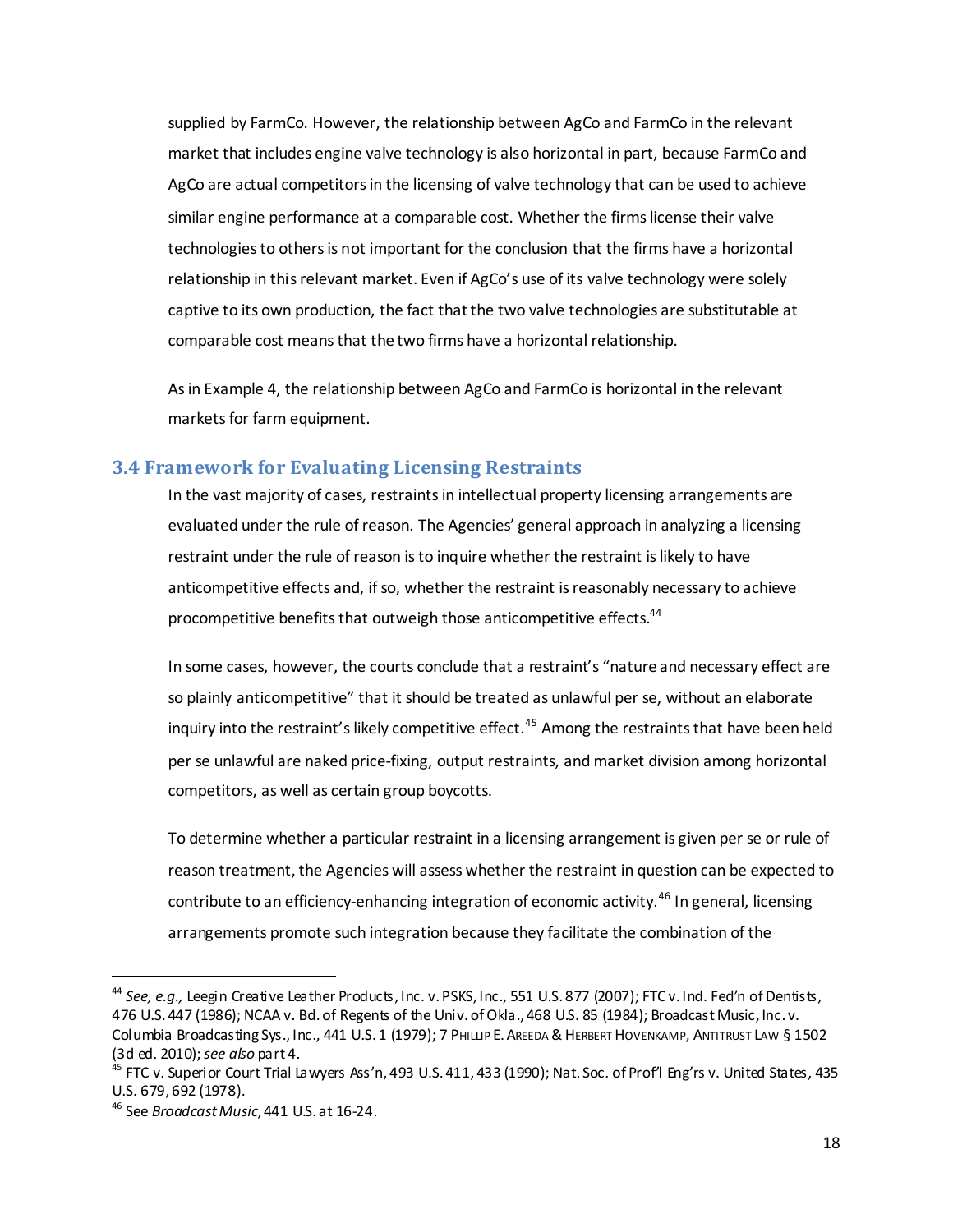licensor's intellectual property with complementary factors of production owned by the licensee. A restraint in a licensing arrangement may further such integration by, for example, aligning the incentives of the licensor and the licensees to promote the development and marketing of the licensed technology, or by substantially reducing transactions costs. If there is no efficiencyenhancing integration of economic activity and if the type of restraint is one that has been accorded per se treatment, the Agencies will challenge the restraint under the per se rule. Otherwise, the Agencies will apply a rule of reason analysis.

Application of the rule of reason requires an inquiry into the likely competitive effects of the conduct in question.<sup>[47](#page-18-0)</sup> However, as the Supreme Court has noted, "'[t]here is always something of a sliding scale in appraising reasonableness,' and as such, 'the quality of proof required should vary with the circumstances'"; $48$  what is required "is an enquiry meet for the case, looking to the circumstances, details, and logic of a restraint."<sup>49</sup> If the Agencies conclude that a restraint has no likely anticompetitive effects, they will treat it as reasonable, without an elaborate analysis of market power or the justifications for the restraint. Similarly, if a restraint facially appears to be of a kind that would always or almost always tend to reduce output or increase prices, and the restraint is not reasonably related to efficiencies, the Agencies will likely challenge the restraint without an elaborate analysis of particular industry circumstances.<sup>50</sup>

### **Example 6**

*Situation:* Gamma, which manufactures Product X using its patented process, offers a license for its process technology to every other manufacturer of Product X, each of which competes world-wide with Gamma in the manufacture and sale of X. The process technology does not represent an economic improvement over the available existing technologies. Indeed, although most manufacturers accept licenses from Gamma, none of the licensees actually uses the licensed technology. The licenses provide that each manufacturer has an exclusive right to sell

<span id="page-18-1"></span>

<span id="page-18-0"></span><sup>&</sup>lt;sup>47</sup> See sections 4.1-4.3.<br><sup>48</sup> FTC v. Actavis, Inc., 133 S. Ct. 2223, 2237-38 (2013) (alteration in original) (quoting Cal. Dental Ass'n v. FTC, 526 U.S. 756, 780 (1999)).

<span id="page-18-2"></span><sup>49</sup> *Cal. Dental*, 526 U.S. at 781.

<span id="page-18-3"></span><sup>50</sup> *See* FTC v. Ind. Fed'n of Dentists, 476 U.S. 447, 459-62 (1986); NCAA v. Bd. of Regents of the Univ. of Okla., 468 U.S. 85, 109-10 (1984)*; see also Cal. Dental*, 526 U.S. at 779 ("Although we have said that a challenge to a naked restraint on price and output need not be supported by a detailed market analysis in order to require some competitive justification, it does not follow that every case attacking a less obviously anticompetitive restraint . . . is a candidate for plenary market examination." (internal quotation marks, alteration, and citation omitted)).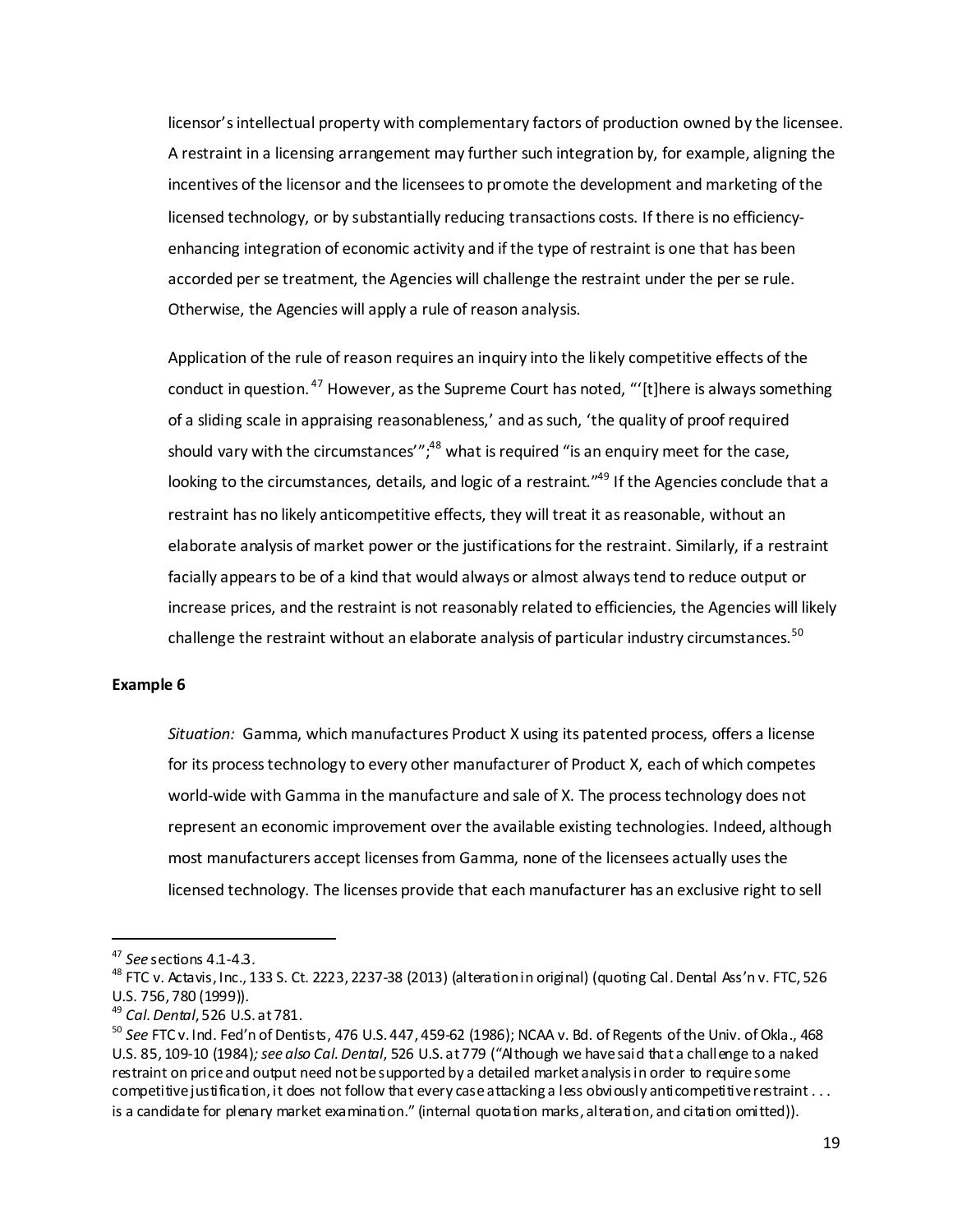Product X manufactured using the licensed technology in a designated geographic area and that no manufacturer may sell Product X, however manufactured, outside the designated territory.

*Discussion:* The manufacturers of Product X are in a horizontal relationship in the goods market for Product X. Any manufacturers of Product X that control technologies that are substitutable at comparable cost for Gamma's process are also horizontal competitors of Gamma in the relevant technology market. The licensees of Gamma's process technology are formally in a vertical relationship, although that is not significant in this example because they do not actually use Gamma's technology.

The licensing arrangement restricts competition in the relevant goods market among manufacturers of Product X by requiring each manufacturer to limit its sales to an exclusive territory. Thus, competition among entities that would be actual competitors in the absence of the licensing arrangement is restricted. Based on the facts set forth above, the licensing arrangement does not involve a useful transfer of technology, and thus it is unlikely that the restraint on sales outside the designated territories contributes to an efficiency-enhancing integration of economic activity. Consequently, the evaluating Agency would be likely to challenge the arrangement under the per se rule as a horizontal territorial market allocation scheme and to view the intellectual property aspects of the arrangement as a sham intended to cloak its true nature.

If the licensing arrangement could be expected to contribute to an efficiency-enhancing integration of economic activity, as might be the case if the licensed technology were an advance over existing processes and used by the licensees, the Agency would analyze the arrangement under the rule of reason applying the analytical framework described in this section.

In this example, the competitive implications do not generally depend on whether the licensed technology is protected by patent, is a trade secret or other know-how, or is a computer program protected by copyright; nor do the competitive implications generally depend on whether the allocation of markets is territorial, as in this example, or functional, based on fields of use.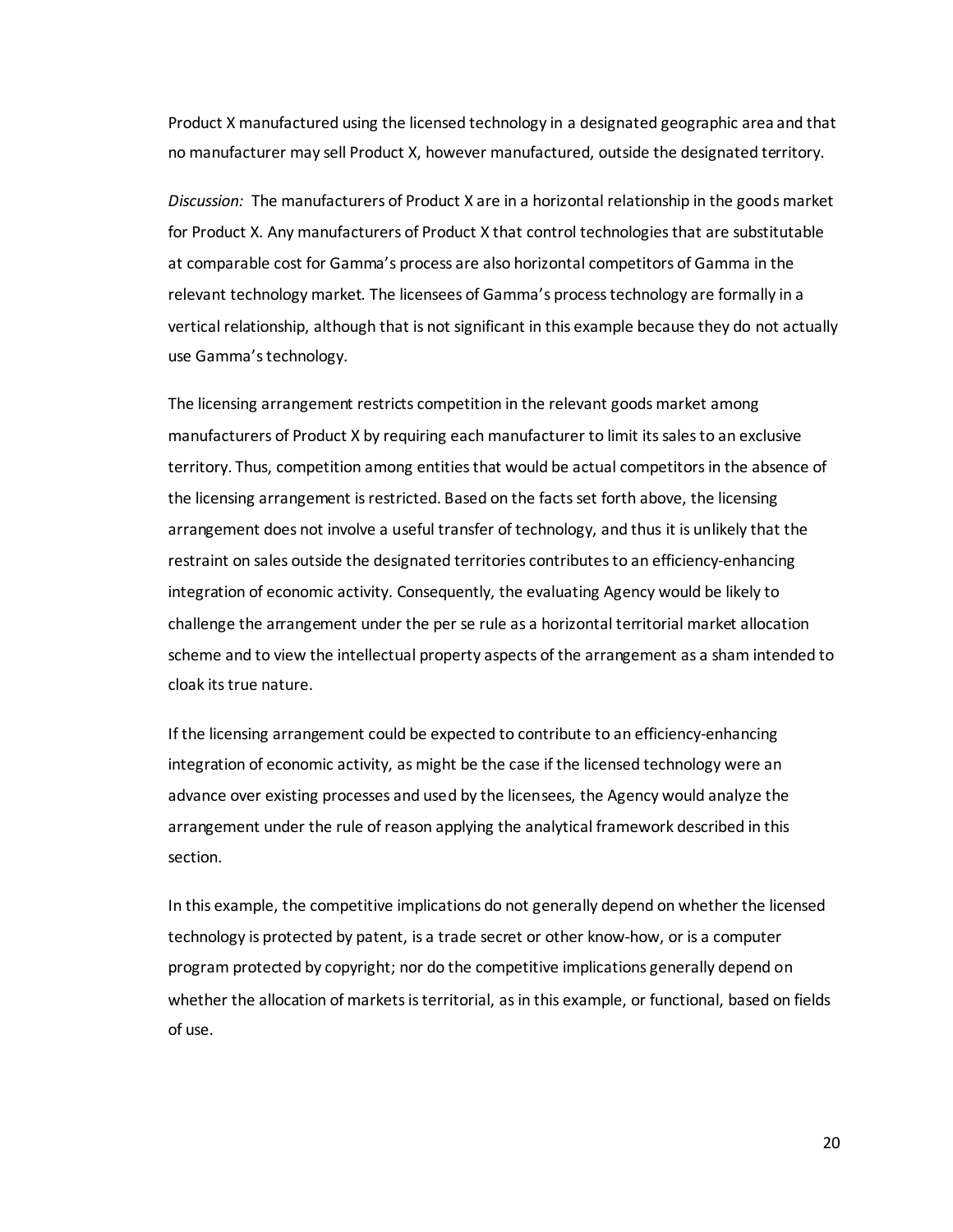# <span id="page-20-0"></span>**4 General Principles Concerning the Agencies' Evaluation of Licensing Arrangements under the Rule of Reason**

# <span id="page-20-1"></span>**4.1 Analysis of Anticompetitive Effects**

The existence of anticompetitive effects resulting from a restraint in a licensing arrangement will be evaluated on the basis of the analysis described in this section.

### <span id="page-20-2"></span>**4.1.1 Market Structure, Coordination, and Foreclosure**

When a licensing arrangement affects parties in a horizontal relationship, a restraint in that arrangement may increase the risk of coordinated pricing, output restrictions, or the acquisition or maintenance of market power. Harm to competition also may occur if the arrangement poses a significant risk of retarding or restricting the development of new or improved goods or processes. The potential for competitive harm depends in part on the degree of concentration in, the difficulty of entry into, and the responsiveness of supply and demand to changes in price in the relevant markets.<sup>[51](#page-20-3)</sup>

When the licensor and licensees are in a vertical relationship, the Agencies will analyze whether the licensing arrangement may harm competition among entities in a horizontal relationship at either the level of the licensor or the licensees, or possibly in another relevant market. Harm to competition from a restraint may occur if it anticompetitively forecloses access to, or increases competitors' costs of obtaining, important inputs, or facilitates coordination to raise price or restrict output. The risk of anticompetitively foreclosing access or increasing competitors' costs is related to the proportion of the markets affected by the licensing restraint; other characteristics of the relevant markets, such as concentration, difficulty of entry, and the responsiveness of supply and demand to changes in price in the relevant markets; and the duration of the restraint. A licensing arrangement does not foreclose competition merely because some or all of the potential licensees in an industry choose to use the licensed technology to the exclusion of other technologies. Exclusive use may be an efficient consequence of the licensed technology having the lowest cost or highest value.

<span id="page-20-3"></span><sup>51</sup> *Cf.* 2010 Horizontal Merger Guidelines, *supra* note 30, §§ 5, 9.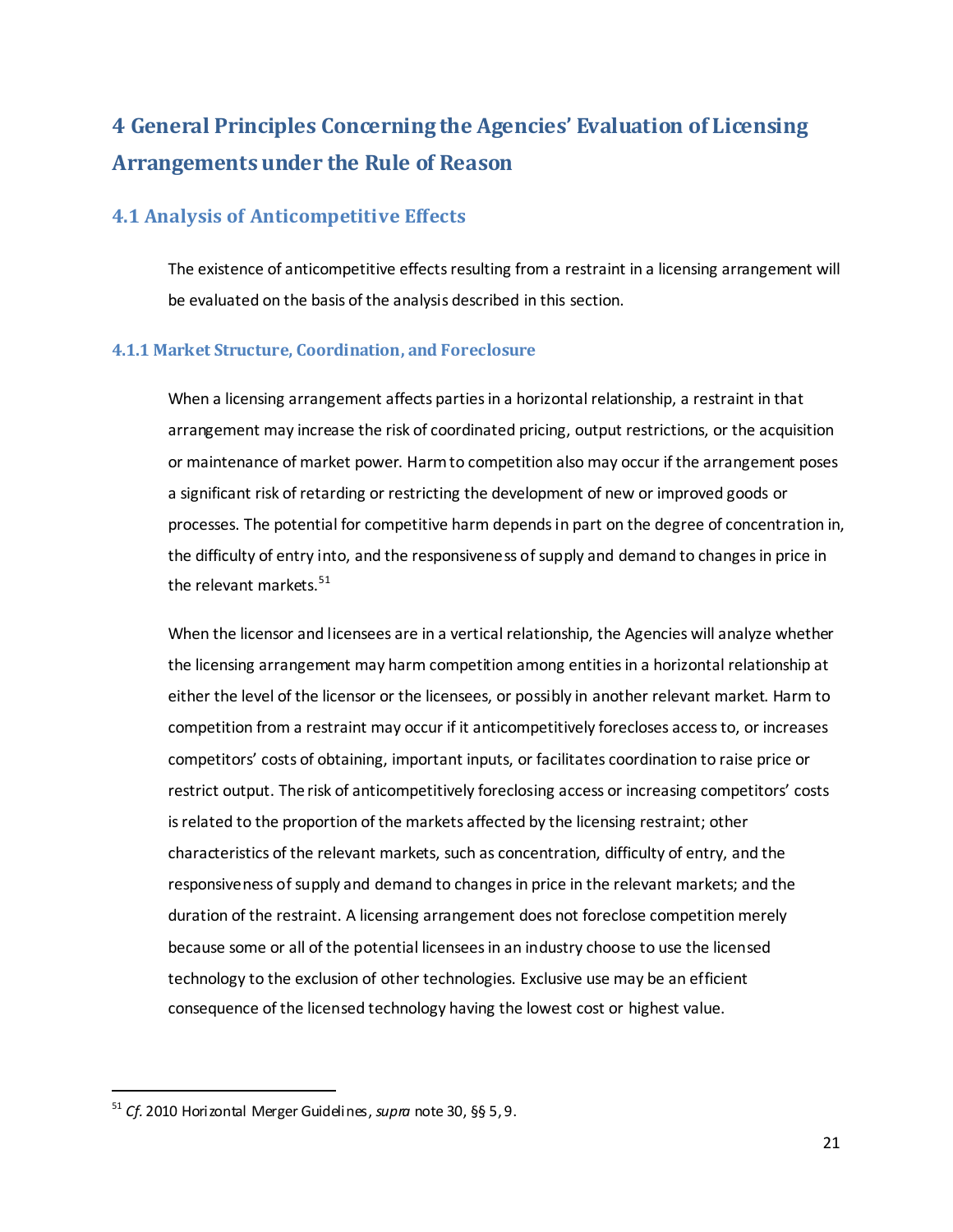Harm to competition from a restraint in a vertical licensing arrangement also may occur if a licensing restraint facilitates coordination among entities in a horizontal relationship to raise prices or reduce output in a relevant market. For example, if owners of competing technologies impose similar restraints on their licensees, the licensors may find it easier to coordinate their pricing. Similarly, licensees that are competitors may find it easier to coordinate their pricing if they are subject to common restraints in licenses with a common licensor or competing licensors. The risk of anticompetitive coordination is increased when the relevant markets are concentrated and difficult to enter. The use of similar restraints may be common and procompetitive in an industry, however, because they contribute to efficient exploitation of the licensed property.

### <span id="page-21-0"></span>**4.1.2 Licensing Arrangements Involving Exclusivity**

A licensing arrangement may involve exclusivity in two distinct respects. First, the licensor may grant an *exclusive license*, or one or more partially exclusive licenses (such as territorial or field of use licenses), which restrict the right of the licensor to license others and possibly also to use the technology itself. Generally, such exclusive licenses may raise antitrust concerns only if there is a horizontal relationship among licensors, or among licensees, or between the licensor and its licensee(s). Examples of arrangements involving exclusive licensing that may give rise to antitrust concerns include cross-licensing by competitors that collectively possess market power, grantbacks, and acquisitions of intellectual property rights.<sup>[52](#page-21-1)</sup>

A non-exclusive license of intellectual property that does not contain any restraints on the competitive conduct of the licensor or the licensee generally does not present antitrust concerns. That principle holds true even if the parties to the license are in a horizontal relationship, because the non-exclusive license normally does not diminish competition that would occur in its absence.

A second form of exclusivity, *exclusive dealing*, arises when a license prevents or restrains the licensee from licensing, selling, distributing, or using competing technologies.<sup>[53](#page-21-2)</sup> Exclusivity may be achieved by an explicit exclusive dealing term in the license or by other provisions such as compensation terms or other economic incentives. Such restraints may anticompetitively foreclose access to, or increase competitors' costs of obtaining, important inputs, or facilitate

<span id="page-21-1"></span><sup>52</sup> *See* sections 5.6, 5.7, and 5.8.

<span id="page-21-2"></span><sup>53</sup> *See* section 5.4.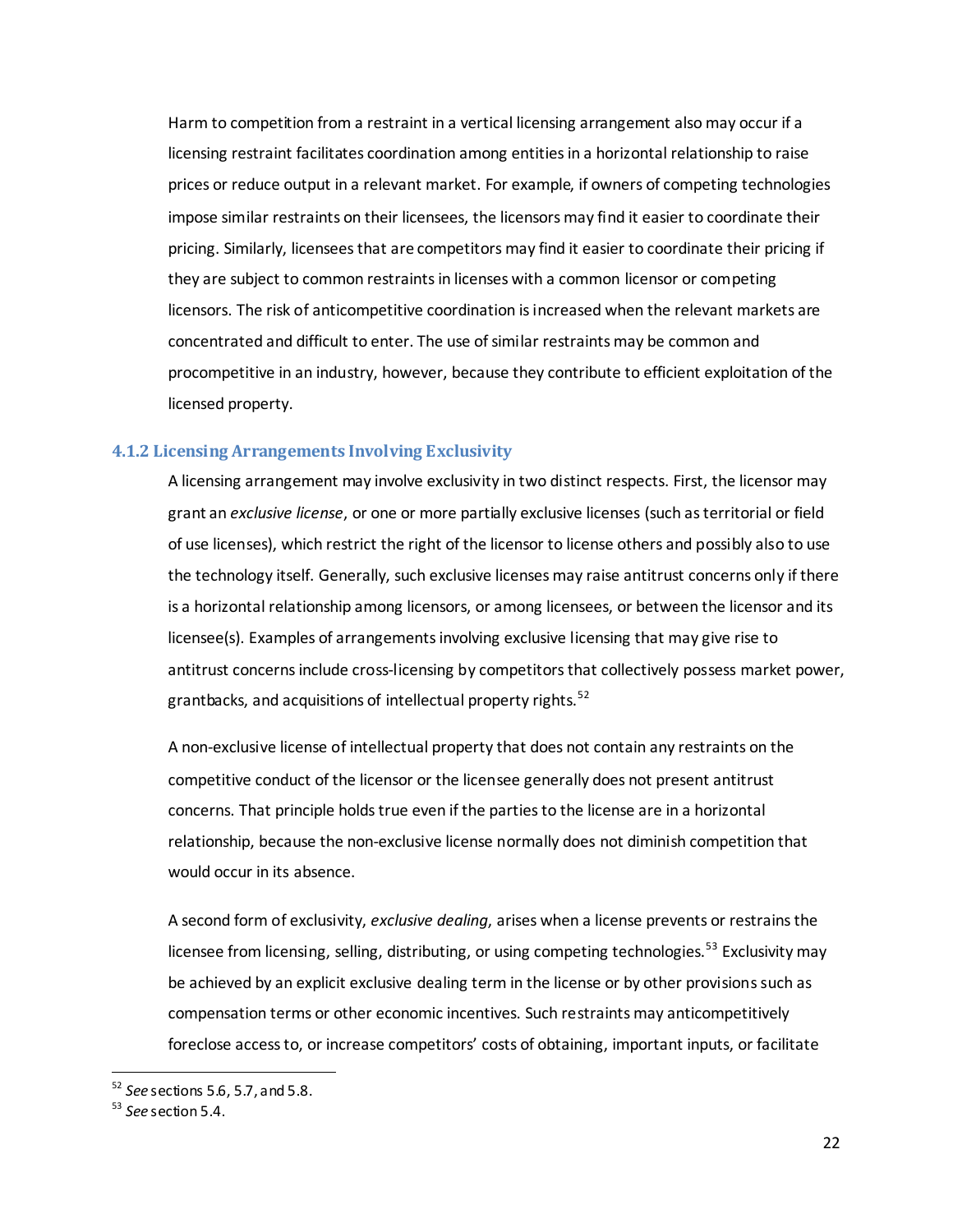coordination to raise price or reduce output. But they also may have procompetitive effects. For example, a licensing arrangement that prevents the licensee from dealing in other technologies may encourage the licensee to develop and market the licensed technology or specialized applications of that technology.<sup>[54](#page-22-0)</sup> The Agencies will take into account such procompetitive effects in evaluating the reasonableness of the arrangement.<sup>55</sup>

The antitrust principles that apply to a licensor's grant of various forms of exclusivity to and among its licensees are similar to those that apply to comparable vertical restraints outside the licensing context, such as exclusive territories and exclusive dealing. However, the fact that intellectual property may in some cases be misappropriated more easily than other forms of property may justify the use of some restrictions that might be anticompetitive in other contexts.

As noted earlier, the Agencies will focus on the actual practice and its effects, not on the formal terms of the arrangement. A license denominated as non-exclusive (either in the sense of exclusive licensing or in the sense of exclusive dealing) may nonetheless give rise to the same concerns posed by formal exclusivity. A non-exclusive license may have the effect of exclusive licensing if it is structured so that the licensor is unlikely to license others or to practice the technology itself. A license that does not explicitly require exclusive dealing may have the effect of exclusive dealing if it is structured to increase significantly a licensee's cost when it uses competing technologies. However, a licensing arrangement will not automatically raise these concerns merely because a party chooses to deal with a single licensee or licensor, or confines its activity to a single field of use or location, or because only a single licensee has chosen to take a license.

### **Example 7**

*Situation*: NewCo, the inventor and manufacturer of a new flat panel display technology, lacking the capability to bring a flat panel display product to market, grants BigCo an exclusive license to sell a product embodying NewCo's technology. BigCo does not currently sell, and is not developing (or likely to develop), a product that would compete with the product embodying the new technology and does not control rights to another display technology. Several firms offer competing displays, BigCo accounts for only a small proportion of the outlets for

<sup>54</sup> *See, e.g.,* Example 7.

<span id="page-22-1"></span><span id="page-22-0"></span><sup>55</sup> *See* section 4.2.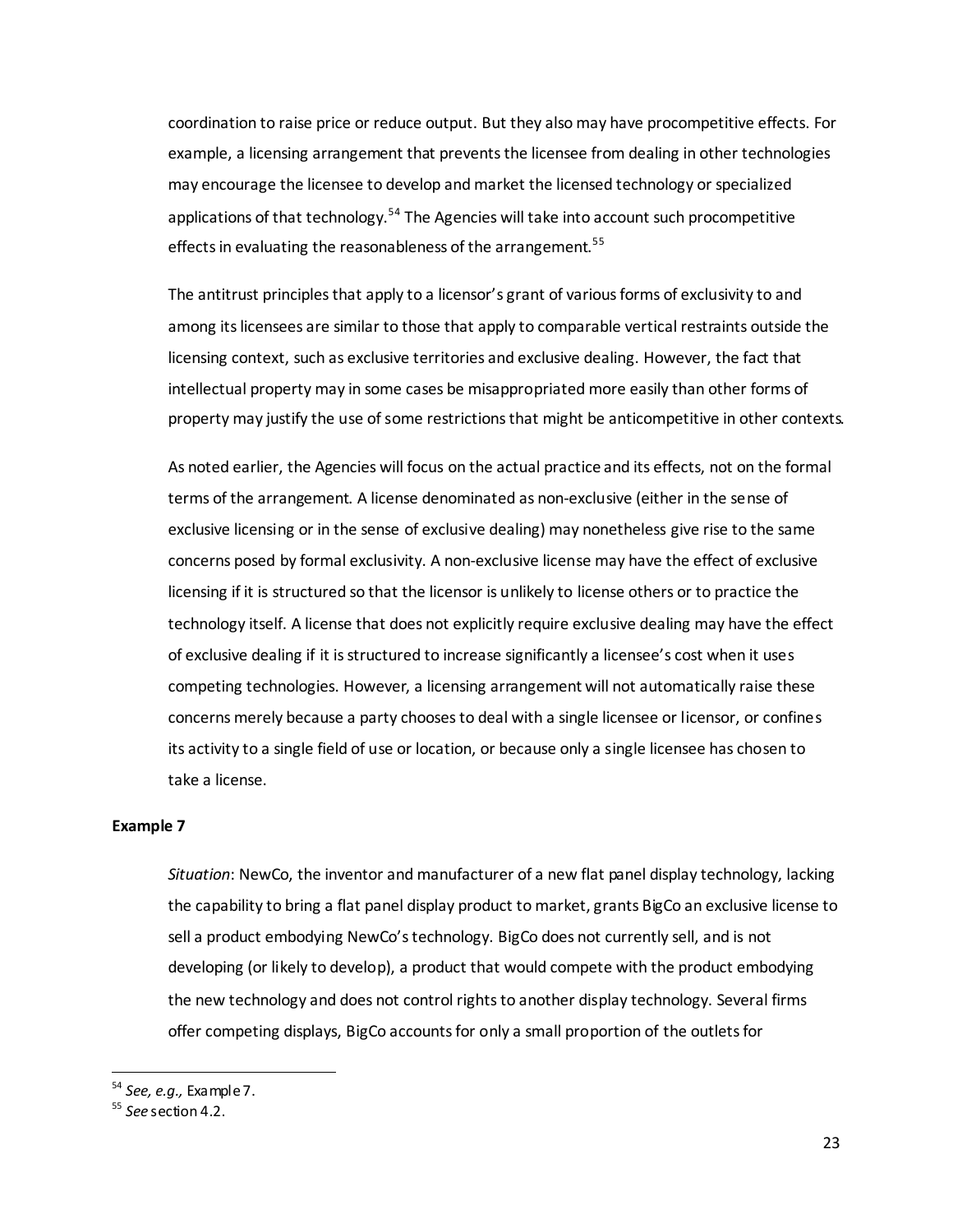distribution of display products, and entry into the manufacture and distribution of display products is relatively easy. Demand for the new technology is uncertain and successful market penetration will require considerable promotional effort. The license contains an exclusive dealing restriction preventing BigCo from selling products that compete with the product embodying the licensed technology.

*Discussion:* This example illustrates both types of exclusivity in a licensing arrangement. The license is exclusive in that it restricts the right of the licensor to grant other licenses. In addition, the license has an exclusive dealing component in that it restricts the licensee from selling competing products.

The inventor of the display technology and its licensee are in a vertical relationship and are not actual or potential competitors in the manufacture or sale of display products or in the sale or development of technology. Hence, the grant of an exclusive license does not affect competition between the licensor and the licensee. The exclusive license may promote competition in the manufacturing and sale of display products by encouraging BigCo to develop and promote the new product in the face of uncertain demand by rewarding BigCo for its efforts if they lead to large sales. Although the license bars the licensee from selling competing products, this exclusive dealing aspect is unlikely in this example to harm competition by anticompetitively foreclosing access, raising competitors' costs of inputs, or facilitating anticompetitive pricing because the relevant product market is unconcentrated, the exclusive dealing restraint affects only a small proportion of the outlets for distribution of display products, and entry is easy. On these facts, the evaluating Agency would be unlikely to challenge the arrangement.

### <span id="page-23-0"></span>**4.2 Efficiencies and Justifications**

If the Agencies conclude, upon an evaluation of the market factors described in section 4.1, that a restraint in a licensing arrangement is unlikely to have an anticompetitive effect, they will not challenge the restraint. If the Agencies conclude that the restraint has, or is likely to have, an anticompetitive effect, they will consider whether the restraint is reasonably necessary to achieve procompetitive efficiencies. If the restraint is reasonably necessary, the Agencies will balance the procompetitive efficiencies and the anticompetitive effects to determine the probable net effect on competition in each relevant market.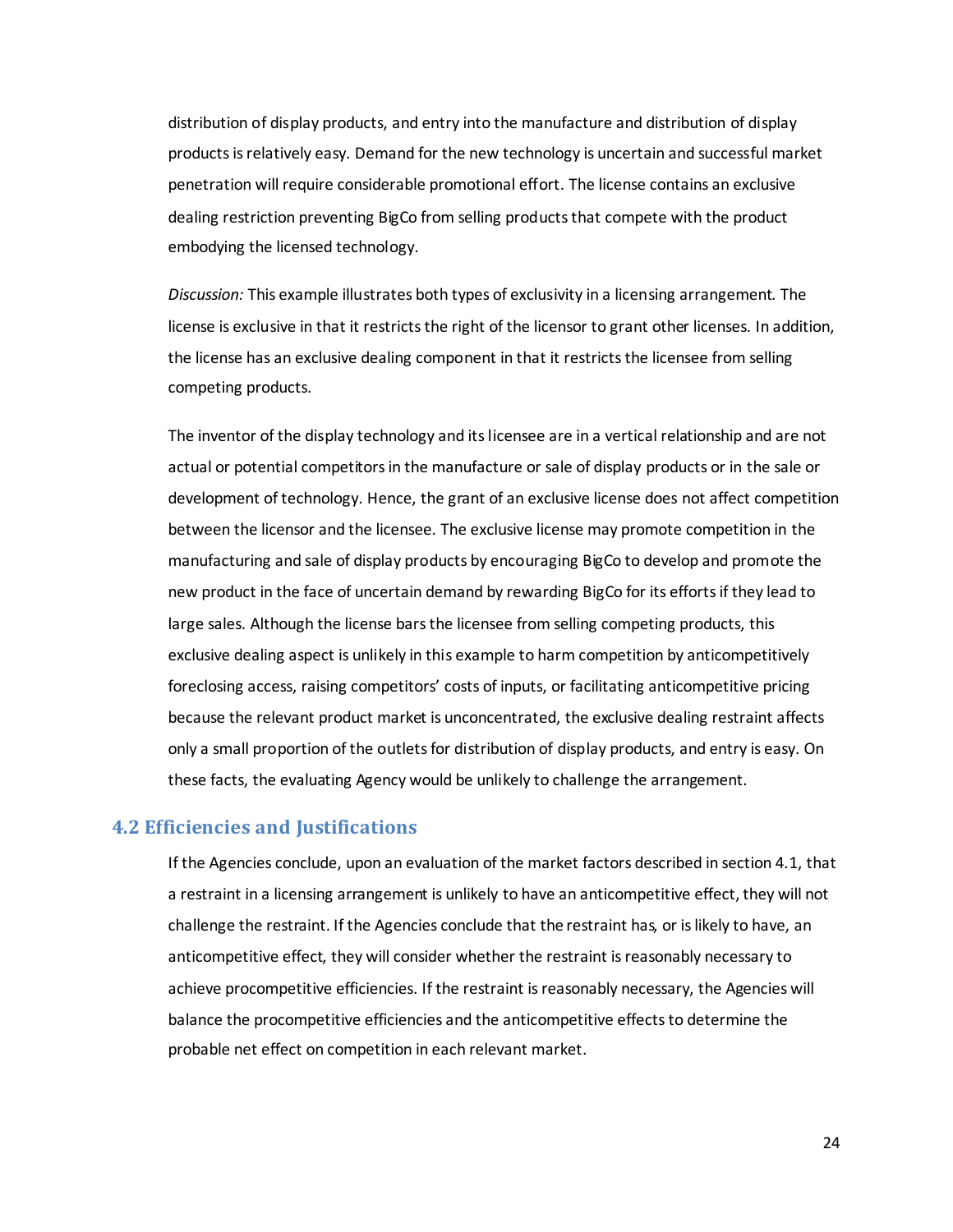The Agencies' comparison of anticompetitive harms and procompetitive efficiencies is necessarily a qualitative one. The risk of anticompetitive effects in a particular case may be insignificant compared to the expected efficiencies, or vice versa. As the expected anticompetitive effects in a particular licensing arrangement increase, the Agencies will require evidence establishing a greater level of expected efficiencies.

The existence of practical and significantly less restrictive alternatives is relevant to a determination of whether a restraint is reasonably necessary. If it is clear that the parties could have achieved similar efficiencies by means that are significantly less restrictive, then the Agencies will not give weight to the parties' efficiency claim. In making this assessment, however, the Agencies will not engage in a search for a theoretically least restrictive alternative that is not realistic in the practical prospective business situation faced by the parties.

When a restraint has, or is likely to have, an anticompetitive effect, the duration of that restraint can be an important factor in determining whether it is reasonably necessary to achieve the putative procompetitive efficiency. The effective duration of a restraint may depend on a number of factors, including the option of the affected party to terminate the arrangement unilaterally and the presence of contract terms (e.g., unpaid balances on minimum purchase commitments) that encourage the licensee to renew a license arrangement. Consistent with their approach to less restrictive alternative analysis generally, the Agencies will not attempt to draw fine distinctions regarding duration; rather, their focus will be on situations in which the duration clearly exceeds the period needed to achieve the procompetitive efficiency.

The evaluation of procompetitive efficiencies, of the reasonable necessity of a restraint to achieve them, and of the duration of the restraint, may depend on the market context. A restraint that may be justified by the needs of a new entrant, for example, may not have a procompetitive efficiency justification in different market circumstances.<sup>56</sup>

### <span id="page-24-0"></span>**4.3 Antitrust "Safety Zone"**

 $\overline{a}$ 

Because licensing arrangements often promote innovation and enhance competition, the Agencies believe that an antitrust "safety zone" is useful in order to provide some degree of

<span id="page-24-1"></span><sup>56</sup> *Cf.* United States v. Jerrold Elecs. Corp., 187 F. Supp. 545 (E.D. Pa. 1960), *aff'd per curiam,* 365 U.S. 567 (1961).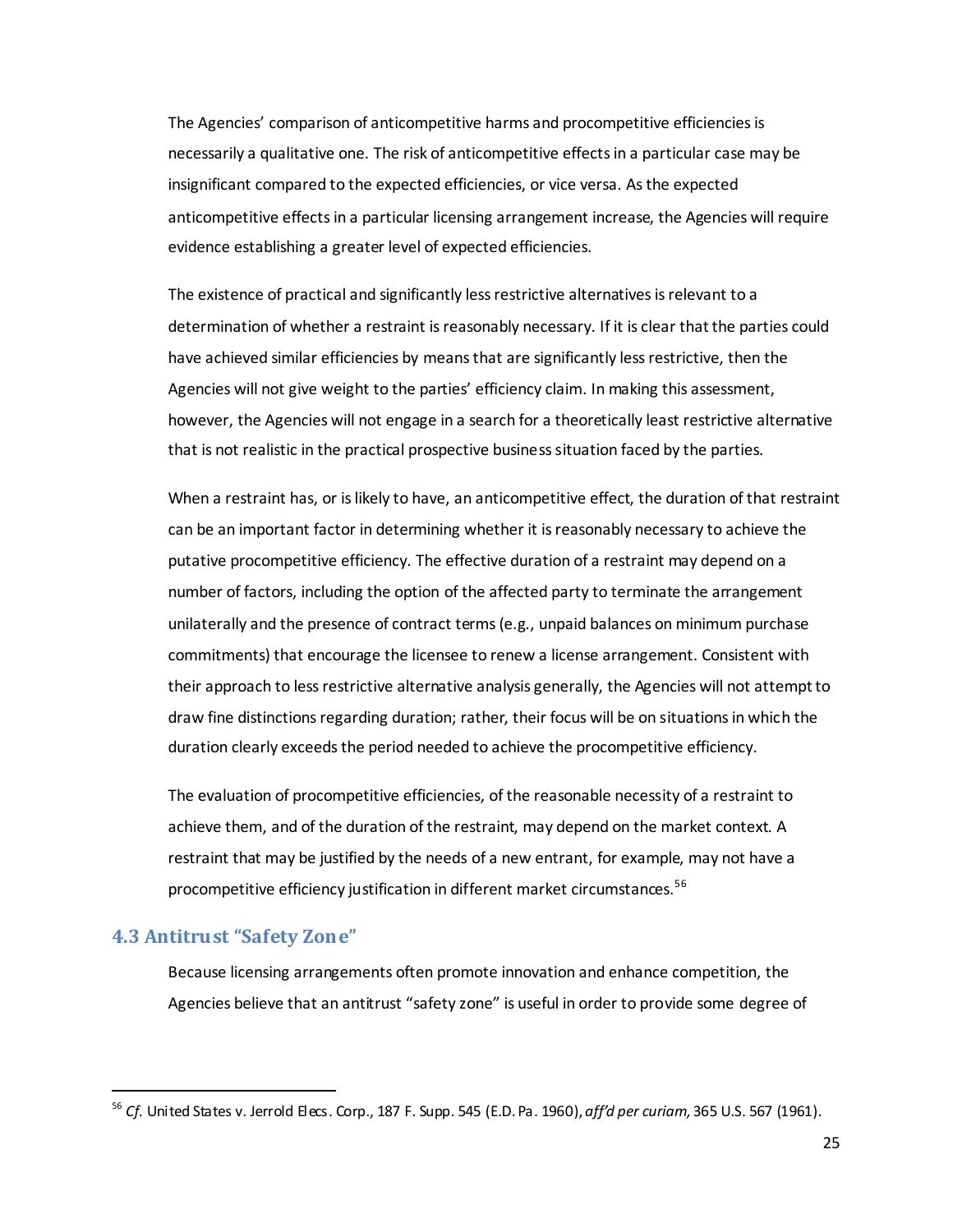certainty and thus to encourage such activity.<sup>[57](#page-25-0)</sup> Absent extraordinary circumstances, the Agencies will not challenge a restraint in an intellectual property licensing arrangement if (1) the restraint is not facially anticompetitive<sup>[58](#page-25-1)</sup> and (2) the licensor and its licensees collectively account for no more than twenty percent of each relevant market significantly affected by the restraint. This "safety zone" does not apply to those transfers of intellectual property rights to which a merger analysis is applied.  $59$ 

Whether a restraint falls within the safety zone will be determined by reference only to goods markets unless the analysis of goods markets alone would inadequately address the effects of the licensing arrangement on competition among technologies or in research and development.

If an examination of the effects on competition among technologies or in research development is required, and if market share data are unavailable or do not accurately represent competitive significance, the following safety zone criteria will apply. Absent extraordinary circumstances, the Agencies will not challenge a restraint in an intellectual property licensing arrangement that may affect competition in a technology market if (1) the restraint is not facially anticompetitive and (2) there are four or more independently controlled technologies in addition to the technologies controlled by the parties to the licensing arrangement that may be substitutable for the licensed technology at a comparable cost to the user. Absent extraordinary circumstances, the Agencies will not challenge a restraint in an intellectual property licensing arrangement that may affect competition in a research and development market if (1) the restraint is not facially anticompetitive and (2) four or more independently controlled entities in addition to the parties to the licensing arrangement possess the required specialized assets or characteristics and the incentive to engage in research and development that is a close substitute of the research and development activities of the parties to the licensing agreement.<sup>60</sup> In evaluating close substitutes, the Agencies may consider numerous factors including the following: the nature, scope and magnitude of the R&D efforts of the other independently controlled entities; their access to financial support, intellectual property, skilled

<span id="page-25-0"></span><sup>&</sup>lt;sup>57</sup> The antitrust "safety zone" does not apply to restraints that are not in a licensing arrangement, or to restraints that are in a licensing arrangement but are unrelated to the use of the licensed intellectual property.

<span id="page-25-1"></span><sup>&</sup>lt;sup>58</sup> "Facially anticompetitive" refers to restraints that normally warrant per se treatment, as well as other restraints<br>of a kind that would always or almost always tend to reduce output or increase prices. See section 3.

<span id="page-25-3"></span><span id="page-25-2"></span><sup>&</sup>lt;sup>59</sup> See section 5.7.<br><sup>60</sup> This is consistent with congressional intent in enacting the National Cooperative Research Act. See H.R. REP. No. 98-1044, at 10 (1984) (Conf. Rep.), *reprinted in* 1984 U.S.C.C.A.N. 3131, 3134-35.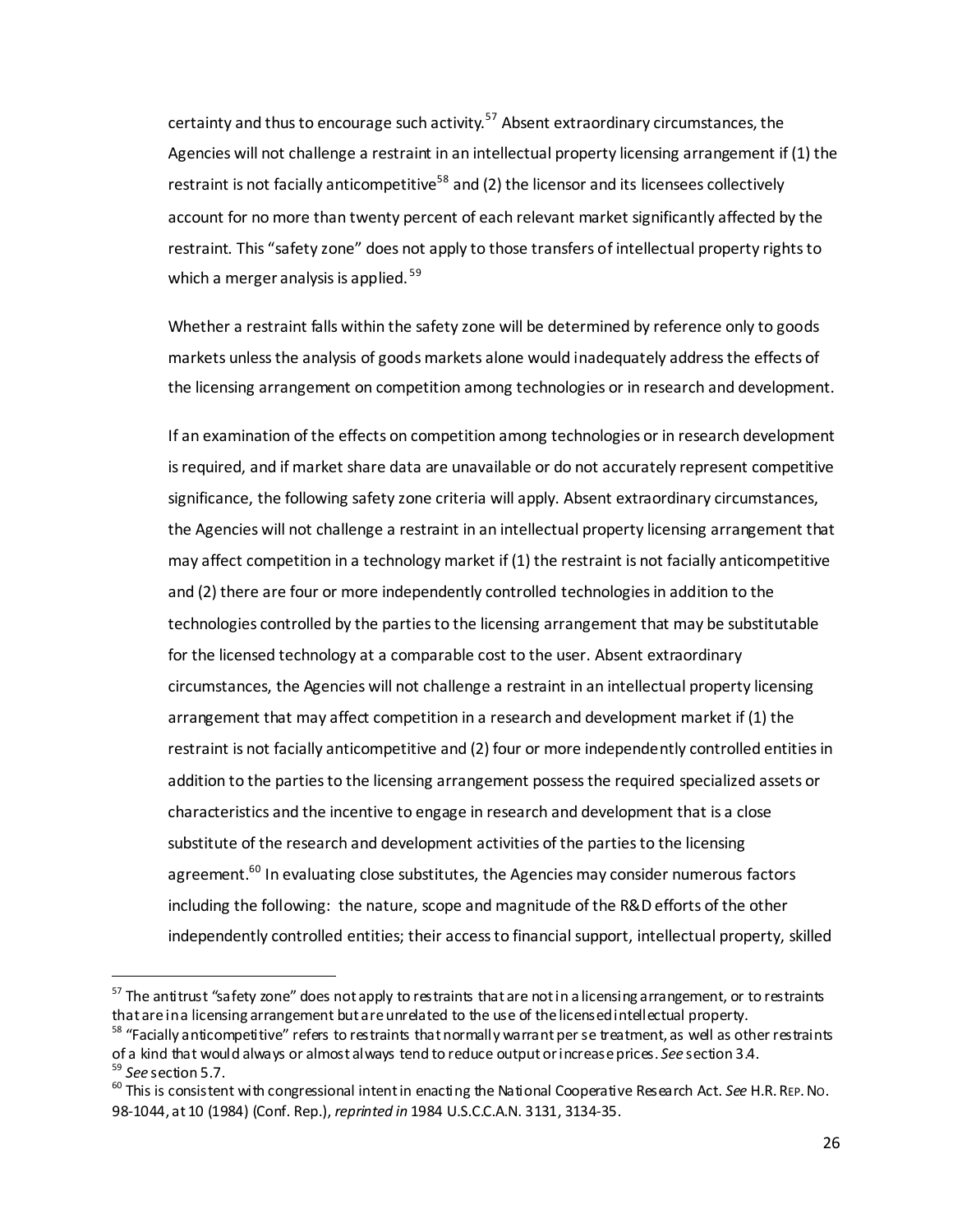personnel or other specialized assets; their timing; and their ability, either acting alone or through others, to successfully commercialize innovations.

The Agencies emphasize that licensing arrangements are not anticompetitive merely because they do not fall within the scope of the safety zone. Indeed, it is likely that the great majority of licensesfalling outside the safety zone are lawful and procompetitive. The safety zone is designed to provide owners of intellectual property with a degree of certainty in those situations in which anticompetitive effects are so unlikely that the arrangements may be presumed not to be anticompetitive without an inquiry into particular industry circumstances. It is not intended to suggest that parties should conform to the safety zone or to discourage parties falling outside the safety zone from adopting restrictions in their license arrangements that are reasonably necessary to achieve an efficiency-enhancing integration of economic activity. The Agencies will analyze arrangements falling outside the safety zone based on the considerations outlined in parts 3-5.

The status of a licensing arrangement with respect to the safety zone may change over time. A determination by the Agencies that a restraint in a licensing arrangement qualifies for inclusion in the safety zone is based on the factual circumstances prevailing at the time of the conduct at issue.<sup>[61](#page-26-2)</sup>

# <span id="page-26-0"></span>**5 Application of General Principles**

**5.0** This section illustrates the application of the general principles discussed above to particular licensing restraints and to arrangements that involve the cross-licensing, pooling, or acquisition of intellectual property. The restraints and arrangements identified are typical of those that are likely to receive antitrust scrutiny; however, they are not intended as an exhaustive list of practices that could raise competition concerns.

# <span id="page-26-1"></span>**5.1 Horizontal Restraints**

 $\overline{a}$ 

The existence of a restraint in a licensing arrangement that affects parties in a horizontal relationship (a "horizontal restraint") does not necessarily cause the arrangement to be anticompetitive. As in the case of joint ventures among horizontal competitors, licensing

<span id="page-26-2"></span> $61$  The conduct at issue may be the transaction giving rise to the restraint or the subsequent implementation of the restraint.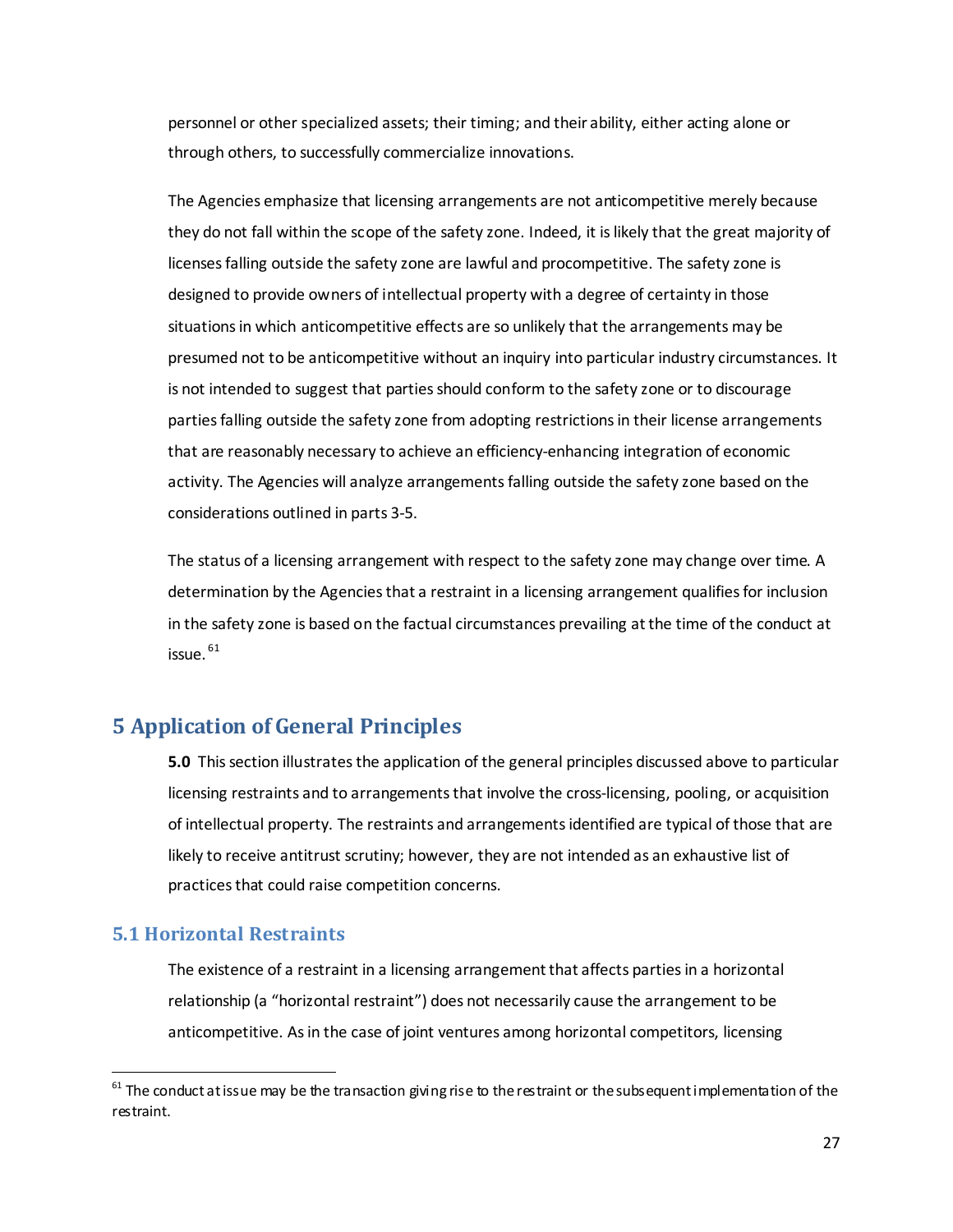arrangements among such competitors may promote rather than hinder competition if they result in integrative efficiencies. Such efficiencies may arise, for example, from the realization of economies of scale and the integration of complementary research and development, production, and marketing capabilities.

Following the general principles outlined in section 3.4, the Agencies will often evaluate horizontal restraints under the rule of reason. In some circumstances, however, truncated analysis may apply. Additionally, some restraints may merit per se treatment, including price fixing, allocation of markets or customers, agreements to reduce output, and certain group boycotts.

#### **Example 8**

*Situation:* Two of the leading manufacturers of a consumer electronic product hold patents that cover alternative circuit designs for the product. The manufacturers assign their patents to a separate corporation wholly owned by the two firms. That corporation licenses the right to use the circuit designs to other consumer product manufacturers and establishes the license royalties. None of the patents is blocking; that is, each of the patents can be used without infringing a patent owned by the other firm. The different circuit designs are substitutable in that each permits the manufacture at comparable cost to consumers of productsthat consumers consider to be interchangeable. One of the Agencies is analyzing the licensing arrangement.

*Discussion:* In this example, the manufacturers are horizontal competitors in the goods market for the consumer product and in the related technology markets. The competitive issue with regard to a joint assignment of patent rights is whether the assignment has an adverse impact on competition in technology and goods markets that is not outweighed by procompetitive efficiencies, such as benefits in the use or dissemination of the technology. Each of the patent owners has a right to exclude others from using its patent. That right does not extend, however, to the agreement to assign rights jointly. To the extent that the patent rights cover technologies that are close substitutes, the joint determination of royalties likely would result in higher royalties and higher goods prices than would result if the owners licensed or used their technologies independently. In the absence of evidence establishing efficiency-enhancing integration from the joint assignment of patent rights, the Agency may conclude that the joint

28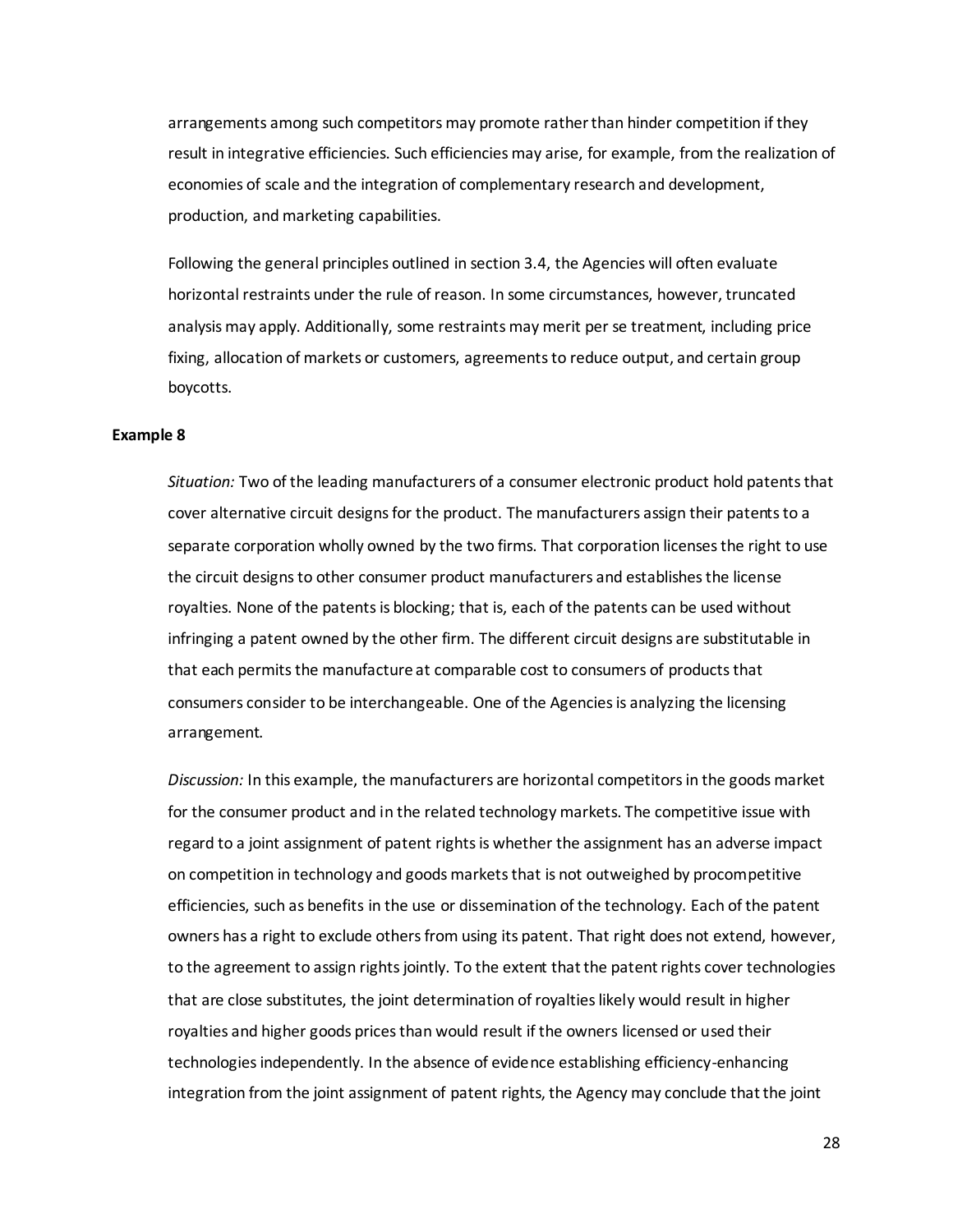marketing of competing patent rights constitutes horizontal price fixing and could be challenged as a per se unlawful horizontal restraint of trade. If the joint marketing arrangement results in an efficiency-enhancing integration, the Agency would evaluate the arrangement under the rule of reason. However, the Agency may conclude that the anticompetitive effects are sufficiently apparent, and the claimed integrative efficiencies are sufficiently weak or not reasonably related to the restraints to warrant challenge of the arrangement without an elaborate analysis of particular industry circumstances.<sup>[62](#page-28-1)</sup>

### <span id="page-28-0"></span>**5.2 Price Maintenance**

Minimum Resale Price Maintenance (RPM) typically refers to a vertical pricing arrangement in which a manufacturer requires its resellers to agree to sell the manufacturer's products at or above a specified minimum price. An analogous arrangement can occur in the intellectual property context when a licensor conditions a license on the resale price of the product incorporating the licensed technology.

As with RPM agreements that apply to outright sales of goods, the Agencies will apply a rule of reason analysis to price maintenance in intellectual property licensing agreements.<sup>63</sup> The Agencies will analyze vertical price restrictions in licensing agreements on a case-by-case basis, evaluating the competitive benefits and harms from such agreements.<sup>64</sup> Agreements constituting a horizontal cartel will be considered per se illegal.

<span id="page-28-2"></span><span id="page-28-1"></span><sup>&</sup>lt;sup>62</sup> See section 3.4.<br><sup>63</sup> In *Leegin Creative Leather Products, Inc. v. PSKS, Inc.*, 551 U.S. 877 (2007), the Supreme Court overruled its nearly century-old opinion in *Dr. Miles Medical Co. v. John D. Park & Sons Co.*, 220 U.S. 373 (1911), which held RPM agreements per se illegal. The *Leegin* court concluded that such agreements should be evaluated under the rule of reason. *See also* United States v. General Elec. Co., 272 U.S. 476, 479, 490 (1926) (holding that an owner of a product patent may condition a license to manufacture the product on the fixing of the *first* sale price of the patented product that it also manufactures); LucasArts Entm't Co. v. Humongous Entm't Co., 870 F. Supp. 285, 287-89 (N.D. Cal. 1993) (conditioning license to copyrightedsoftware on price of product incorporating the software did not violate Sherman Act). In a case that preceded *Leegin*, *State Oil Co. v. Khan*, 522 U.S. 3 (1997), the Court ruled that *maximum* resale price maintenance should be evaluated under the rule of reason.<br><sup>64</sup> Although most states follow federal law in interpreting analogous state antitrust states, some states continue to

<span id="page-28-3"></span>prohibit minimum resale price maintenance. *See, e.g.*, Darush v. Revision LP, No. CV 12-10296 GAF (AGRx), 2013 WL 1749539, at \*6 (C.D. Cal. Apr. 10, 2013) (vertical RPM per se illegal under California's Cartwright Act); MD. CODE ANN., COM. LAW § 11-204(b) (West 2016) ("[A] contract, combination, or conspiracy that establishes a minimum price below which a retailer, wholesaler, or distributor may not sell a commodity or service is an unreasonable restraint of trade or commerce.").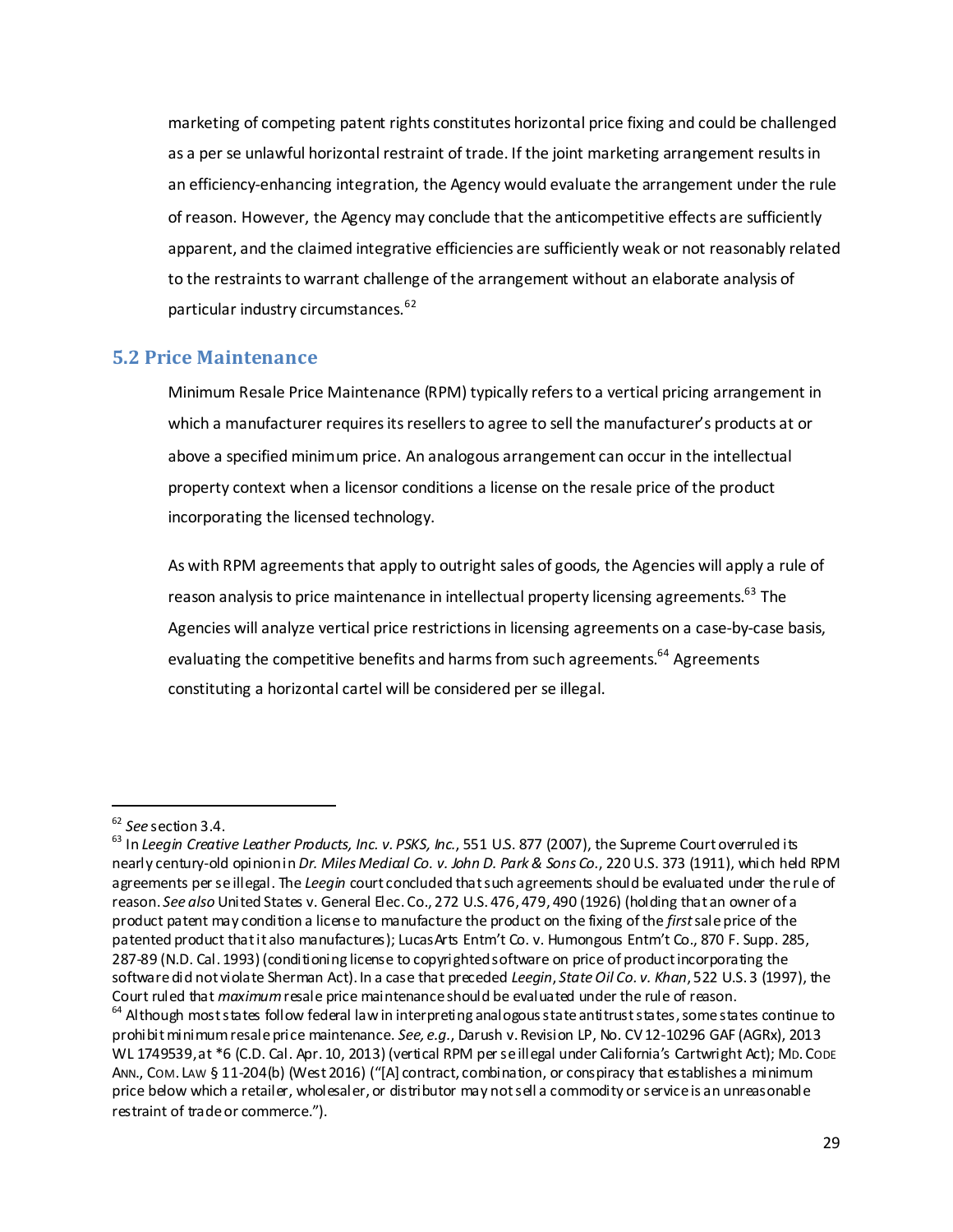### <span id="page-29-0"></span>**5.3 Tying Arrangements**

A "tying" or "tie-in" or "tied sale" arrangement has been defined as "an agreement by a party to sell one product . . . on the condition that the buyer also purchases a different (or tied) product, or at least agrees that he will not purchase that [tied] product from any other supplier."<sup>[65](#page-29-1)</sup> Conditioning the ability of a licensee to license one or more items of intellectual property on the licensee's purchase of another item of intellectual property or a good or a service has been held in some cases to constitute illegal tying.<sup>[66](#page-29-2)</sup> Although tying arrangements may result in anticompetitive effects, such arrangements can also result in significant efficiencies and procompetitive benefits. In the exercise of their prosecutorial discretion, the Agencies will consider both the anticompetitive effects and the efficiencies attributable to a tie-in. The Agencies would be likely to challenge a tying arrangement if: (1) the seller has market power in the tying product,  $67$  (2) the arrangement has an adverse effect on competition in the relevant market for the tying product or the tied product, and (3) efficiency justifications for the arrangement do not outweigh the anticompetitive effects.<sup>[68](#page-29-4)</sup> The Agencies will not presume that a patent, copyright, or trade secret necessarily confers market power upon its owner. <sup>[69](#page-29-5)</sup>

Package licensing—the licensing of multiple items of intellectual property in a single license or in a group of related licenses—may be a form of tying arrangement if the licensing of one intellectual property right is conditioned upon the acceptance of a license of another, separate intellectual property right. Package licensing can be efficiency enhancing under some circumstances. When multiple licenses are needed to use any single item of intellectual property, for example, a package license may promote such efficiencies. If a package license constitutes a tying arrangement, the Agencies will evaluate its competitive effects under the same principles they apply to other tying arrangements.

<span id="page-29-2"></span><span id="page-29-1"></span> $65$  Eastman Kodak Co. v. Image Tech. Servs., Inc., 504 U.S. 451, 462 (1992) (internal quotation marks omitted). <sup>66</sup> See, e.g., United States v. Paramount Pictures, Inc., 334 U.S. 131, 156-58 (1948) (copyrights); Int'l Salt Co. v. United States, 332 U.S. 392 (1947) (patent and related product), *abrogated by* Ill. Tool Works, Inc. v. Indep. Ink, Inc., 547 U.S. 28 (2006).

<span id="page-29-3"></span><sup>&</sup>lt;sup>67</sup> *Cf.* 35 U.S.C. § 271(d) (2012) (requiring market power in patent misuse cases involving tying).

<span id="page-29-4"></span><sup>&</sup>lt;sup>68</sup> See, e.g., United States v. Microsoft Corp., 253 F.3d 34, 95-96 (D.C. Cir. 2001) (en banc) (rejecting the application of a *per se* rule to "platform software"). As is true throughout these Guidelines, the factors listed are those that guide the Agencies' internal analysis in exercising their prosecutorial discretion. They are not intended to circumscribe how the Agencies will conduct the litigation of cases that they decide to bring.

<span id="page-29-5"></span><sup>69</sup> *See Ill. Tool Works*, 547 U.S. 28.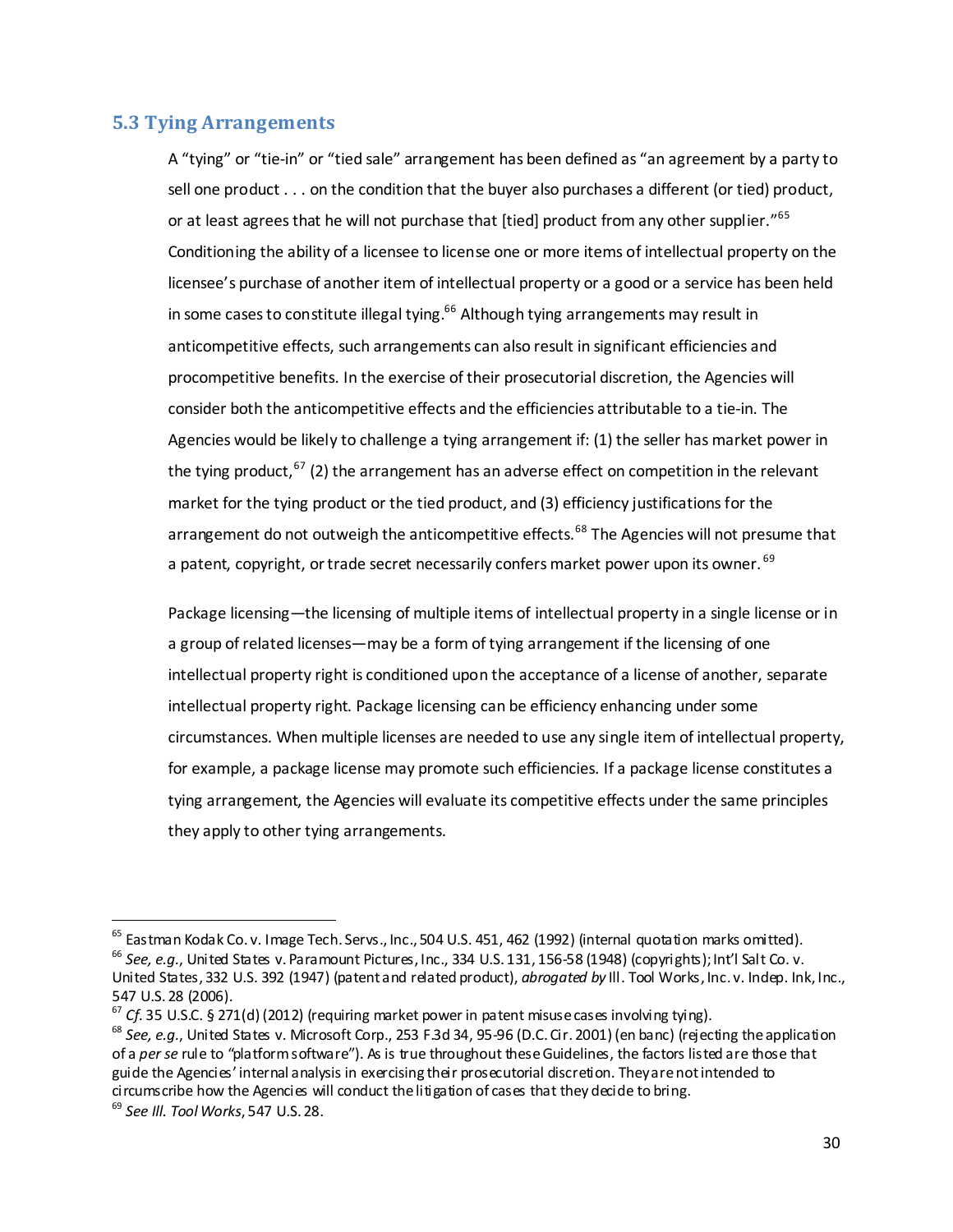### <span id="page-30-0"></span>**5.4 Exclusive Dealing**

In the intellectual property context, exclusive dealing occurs when a license prevents the licensee from licensing, selling, distributing, or using competing technologies. Exclusive dealing arrangements are evaluated under the rule of reason.<sup>[70](#page-30-2)</sup> In determining whether an exclusive dealing arrangement is likely to reduce competition in a relevant market, the Agencies will take into account the extent to which the arrangement (1) promotes the exploitation and development of the licensor's technology and (2) anticompetitively forecloses the exploitation and development of, or otherwise constrains competition among, competing technologies.

The likelihood that exclusive dealing may have anticompetitive effects is related, inter alia, to the degree of foreclosure in the relevant market, the duration of the exclusive dealing arrangement, and other characteristics of the input and output markets, such as concentration, difficulty of entry, and the responsiveness of supply and demand to changes in price in the relevant markets.<sup>[71](#page-30-3)</sup> If the Agencies determine that a particular exclusive dealing arrangement may have an anticompetitive effect, they will evaluate the extent to which the restraint encourages licensees to develop and market the licensed technology (or specialized applications of that technology), increases licensors' incentives to develop or refine the licensed technology, or otherwise increases competition and enhances output in a relevant market.<sup>[72](#page-30-4)</sup>

# <span id="page-30-1"></span>**5.5 Cross-Licensing and Pooling Arrangements**

Cross-licensing and pooling arrangements are agreements of two or more owners of different items of intellectual property to license one another or third parties. These arrangements may provide procompetitive benefits by integrating complementary technologies, reducing transaction costs, clearing blocking positions, and avoiding costly infringement litigation. By promoting the dissemination of technology, cross-licensing and pooling arrangements are often procompetitive.

Cross-licensing and pooling arrangements can have anticompetitive effects in certain circumstances. For example, collective price or output restraints in pooling arrangements, such as the joint marketing of pooled intellectual property rights with collective price setting or

<span id="page-30-2"></span> <sup>70</sup> *See* Tampa Elec. Co. v. Nashville Coal Co., 365 U.S. 320 (1961) (evaluating legality of exclusive dealing under sections 1 and 2 of the Sherman Act and section 3 of the Clayton Act); Beltone Elecs. Corp., 100 F.T.C. 68 (1982) (evaluating legality of exclusive dealing under section 5 of the Federal Trade Commission Act). <sup>71</sup> *See* sections 4.1.1 and 4.1.2.

<span id="page-30-3"></span>

<span id="page-30-4"></span><sup>72</sup> *See* section 4.2; Example 7.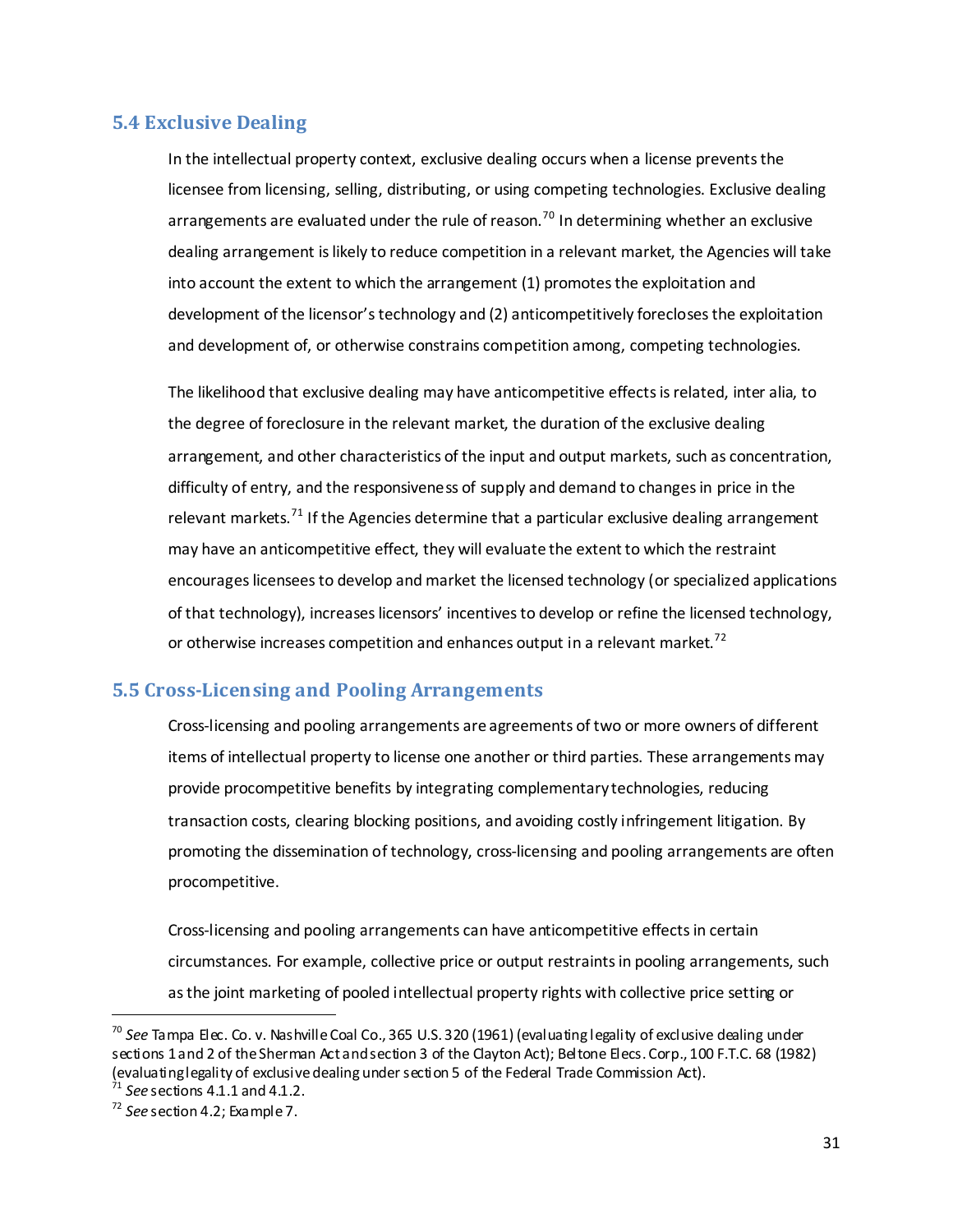coordinated output restrictions, may be deemed unlawful if they do not contribute to an efficiency-enhancing integration of economic activity among the participants.<sup>[73](#page-31-0)</sup> When crosslicensing or pooling arrangements are mechanisms to accomplish naked price fixing or market division, they are subject to challenge under the per se rule.<sup>[74](#page-31-1)</sup>

Settlements involving the cross-licensing of intellectual property rights can be an efficient means to avoid litigation and, in general, courts favor such settlements. When such cross-licensing involves horizontal competitors, however, the Agencies will consider whether the effect of the settlement is to diminish competition among entities that would have been actual or potential competitors in a relevant market in the absence of the cross-license. In the absence of offsetting efficiencies, such settlements may be challenged as unlawful restraints of trade.<sup>[75](#page-31-2)</sup>

Pooling arrangements generally need not be open to all who would like to join. However, exclusion from cross-licensing and pooling arrangements among parties that collectively possess market power may, under some circumstances, harm competition.<sup>[76](#page-31-3)</sup> In general, exclusion from a pooling or cross-licensing arrangement among competing technologies is unlikely to have anticompetitive effects unless (1) excluded firms cannot effectively compete in the relevant market for the good incorporating the licensed technologies and (2) the pool participants collectively possess market power in the relevant market. If these circumstances exist, the Agencies will evaluate whether the arrangement's limitations on participation are reasonably related to the efficient development and exploitation of the pooled technologies and will assess the net effect of those limitations in the relevant market.<sup>77</sup>

Another possible anticompetitive effect of pooling arrangements may occur if the arrangement deters or discourages participants from engaging in research and development, thus retarding innovation. For example, a pooling arrangement that requires members to grant licenses to each other for current and future technology at minimal cost may reduce the incentives of its

<span id="page-31-0"></span> <sup>73</sup> *Compare* NCAA v. Bd. of Regents of the Univ. of Okla., 468 U.S. 85, 114-20 (1984) (holding unlawful output restriction on college football broadcasting because it was not reasonably related to any purported justification), *with* Broadcast Music, Inc. v. Columbia Broadcasting Sys., Inc., 441 U.S. 1, 23-24 (1979) (finding blanket license for music copyrights not per se illegal because the cooperative price was necessary to the creation of a new product).<br><sup>74</sup> *See* United States v. New Wrinkle, Inc., 342 U.S. 371 (1952) (price fixing through pooling).

<span id="page-31-2"></span><span id="page-31-1"></span><sup>&</sup>lt;sup>75</sup> *Cf.* United States v. Singer Mfg. Co., 374 U.S. 174 (1963) (finding antitrust conspiracy where cross-license agreement was part of broader combination to exclude competitors).

<span id="page-31-3"></span><sup>76</sup> *Cf.* Nw.Wholesale Stationers, Inc. v. Pac. Stationery & Printing Co., 472 U.S. 284 (1985) (holding that exclusion of a competitor from a purchasing cooperative not per se unlawful absent a showing of market power).

<span id="page-31-4"></span><sup>77</sup> *See* section 4.2.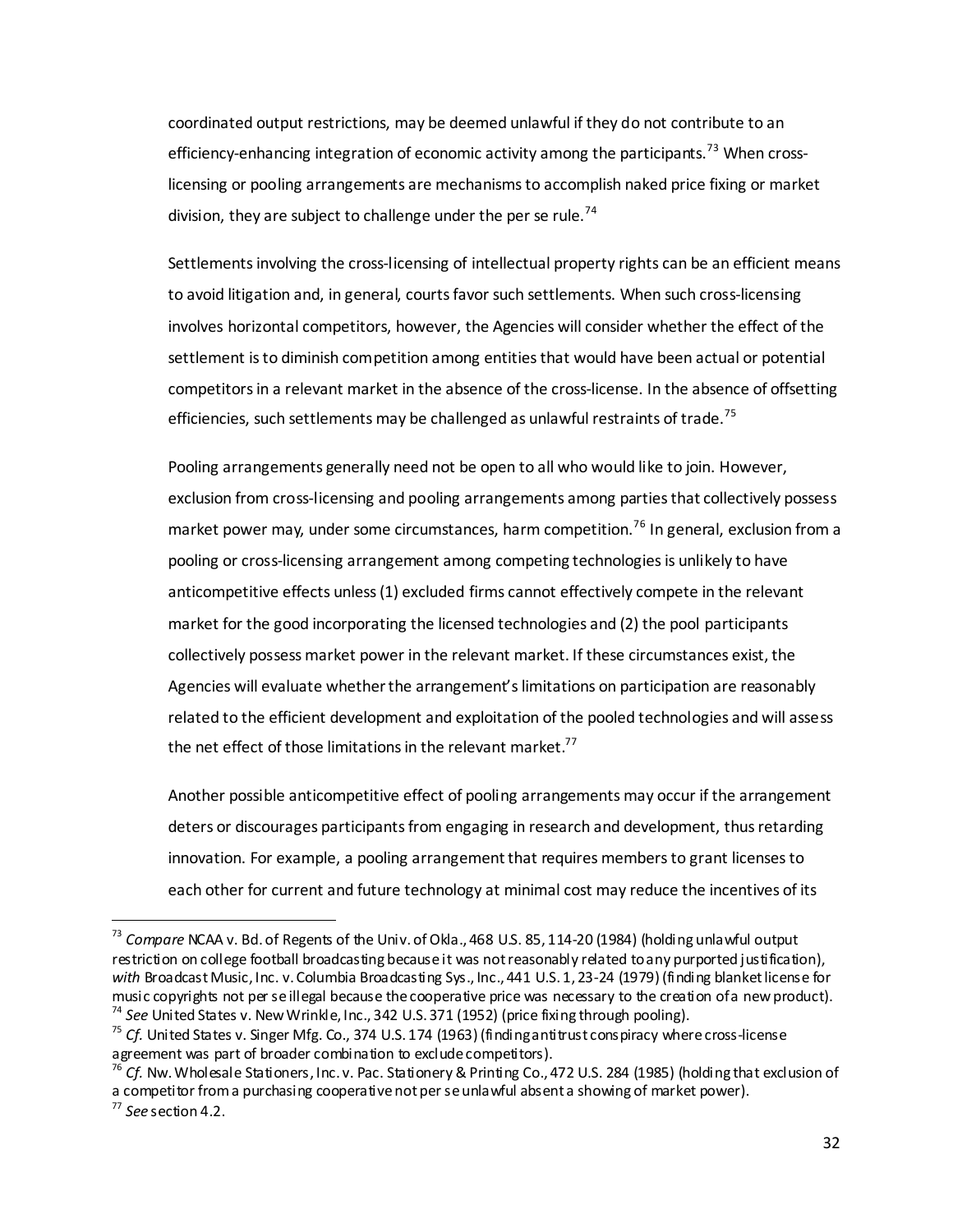members to engage in research and development because members of the pool have to share their successful research and development and each of the members can free ride on the accomplishments of other pool members.<sup>[78](#page-32-0)</sup> However, such an arrangement can have procompetitive benefits, for example, by exploiting economies of scale and integrating complementary capabilities of the pool members, (including the clearing of blocking positions), and is likely to cause competitive problems only when the arrangement includes a large fraction of the potential research and development in a research and development market.<sup>[79](#page-32-1)</sup>

### **Example 9**

*Situation:* As in Example 8, two of the leading manufacturers of a consumer electronic product hold patents that cover alternative circuit designs for the product. The manufacturers assign several of their patents to a separate corporation wholly owned by the two firms. That corporation licenses the right to use the circuit designs to other consumer product manufacturers and establishes the license royalties. In this example, however, the manufacturers assign to the separate corporation only patents that are blocking. None of the patents assigned to the corporation can be used without infringing a patent owned by the other firm.

<span id="page-32-0"></span> <sup>78</sup> *See generally* United States v. Mfrs. Aircraft Ass'n, 1976-1 Trade Cas. (CCH) ¶ 60,810 (S.D.N.Y. 1975); United States v. Auto. Mfrs. Ass'n, 307 F. Supp. 617 (C.D. Cal. 1969), *appeal dismissed sub nom.* City of New York v. United States, 397 U.S. 248 (1970), *modified sub nom.* United States v. Motor Vehicle Mfrs. Ass'n, 1982-83 Trade Cas. (CCH) ¶ 65,088 (C.D. Cal. 1982).

<span id="page-32-1"></span><sup>79</sup> *See* section 3.2.3 and Example 3. *See also* 2007 ANTITRUST-IP REPORT, *supra* note 13, at Ch. 3*;* Summit Tech., Inc., 127 F.T.C. 208, 209-10 (1999) (FTC challenge to patent pool that included competing technologies from only two firms with FDA approval for a certain form of laser eye surgery and established a set licensing fee for use of either pool member's equipment). DOJ has reviewed favorably several patent pools with safeguards in place to mitigate potential anticompetitive harms. *See generally* Letter from Thomas O. Barnett, Assistant Att'y Gen., Antitrust Div., U.S. Dep't of Justice, to William F. Dolan, Partner, Jones Day (Oct. 21, 2008),

[https://www.justice.gov/sites/default/files/atr/legacy/2008/10/21/238429.pdf;](https://www.justice.gov/sites/default/files/atr/legacy/2008/10/21/238429.pdf) Letter from Joel I. Klein, Assistant Att'y Gen., Antitrust Div., U.S. Dep't of Justice, to Carey R. Ramos, Partner, Paul, Weiss, Rifkind, Wharton & Garrison (June 10, 1999)[, http://www.justice.gov/atr/public/busreview/2485.pdf](http://www.justice.gov/atr/public/busreview/2485.pdf) [hereinafter 6C DVD Business Review Letter]; Letter from Joel I. Klein, Assistant Att'y Gen., Antitrust Div., U.S. Dep't of Justice, to Garrard R. Beeney, Partner, Sullivan & Cromwell (Dec. 16, 1998),

<https://www.justice.gov/sites/default/files/atr/legacy/2006/04/27/2121.pdf> [hereinafter 3C DVD Business Review Letter]; Letter from Joel I. Klein, Assistant Att'y Gen., Antitrust Div., U.S. Dep't of Justice, to Garrard R. Beeney, Partner, Sullivan & Cromwell (June 26, 1997)[, http://www.justice.gov/atr/public/busreview/215742.pdf](http://www.justice.gov/atr/public/busreview/215742.pdf) [hereinafter MPEG-2 Business Review Letter]; *see also* Letter from Charles A. James, Assistant Att'y Gen., Antitrust

Div., U.S. Dep't of Justice, to Ky P. Ewing, Partner, Vinson & Elkins L.L.P. (Nov. 12, 2002),

[https://www.justice.gov/sites/default/files/atr/legacy/2006/04/27/200455.pdf.](https://www.justice.gov/sites/default/files/atr/legacy/2006/04/27/200455.pdf) The absence of the safeguards used in these pools will not necessarily make the pool anticompetitive; the Agencies will review the particular facts to determine whether the actual conduct has an anticompetitive effect.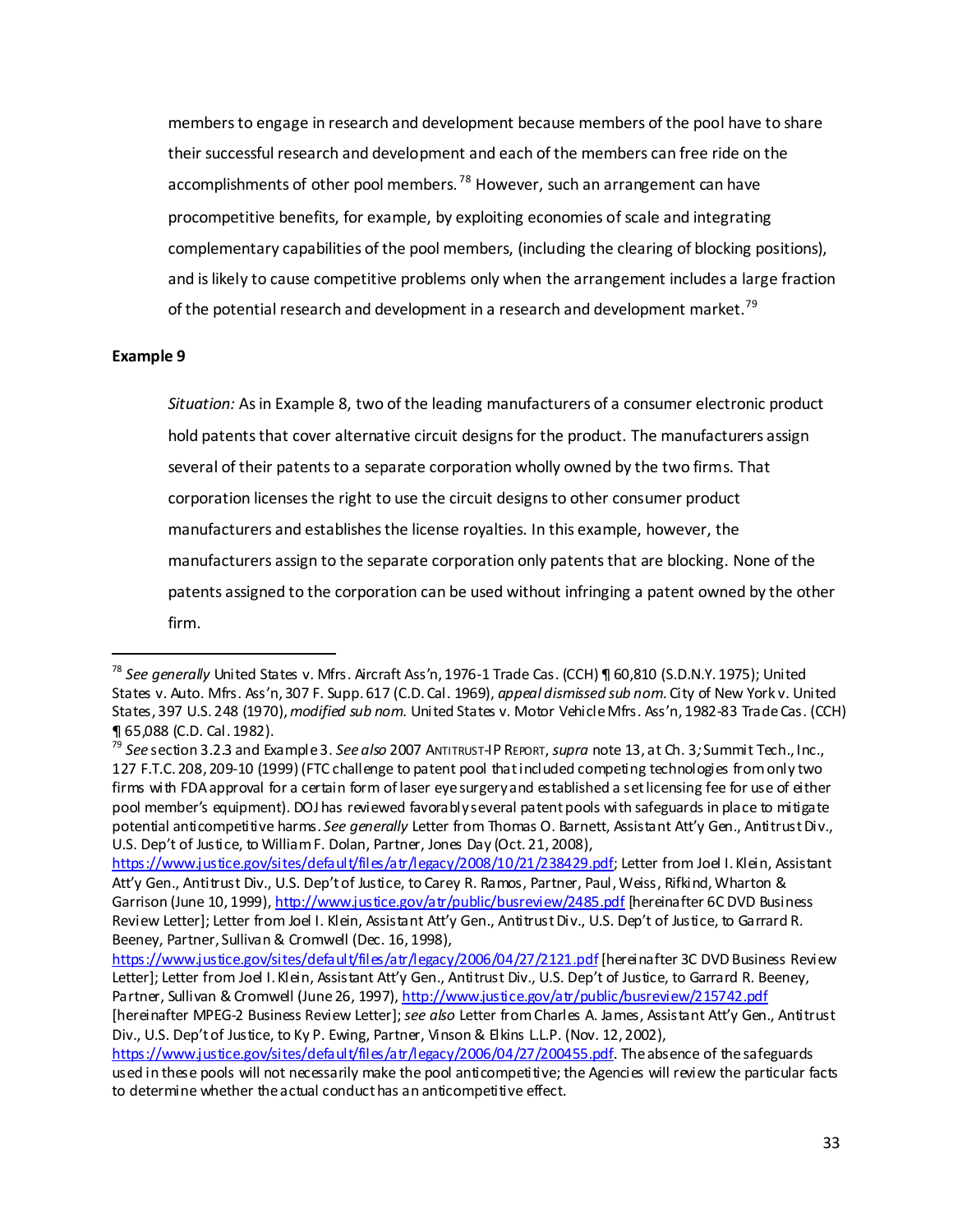*Discussion:* Unlike the previous example, the joint assignment of patent rights to the wholly owned corporation in this example does not adversely affect competition in the licensed technology among entities that would have been actual or potential competitors in the absence of the licensing arrangement. Moreover, the licensing arrangement is likely to have procompetitive benefits in the use of the technology. Because the manufacturers' patents are blocking, the manufacturers are not in a horizontal relationship with respect to those patents. None of the patents can be used without the right to a patent owned by the other firm, so the patents are not substitutable. As in Example 8, the firms are horizontal competitors in the relevant goods market. In the absence of collateral restraints that would likely raise price or reduce output in the relevant goods market or in any other relevant antitrust market and that are not reasonably related to an efficiency-enhancing integration of economic activity, the evaluating Agency would be unlikely to challenge this arrangement.

### <span id="page-33-0"></span>**5.6 Grantbacks**

A grantback is an arrangement under which a licensee agrees to extend to the licensor of intellectual property the right to use the licensee's improvements to the licensed technology. Grantbacks can have procompetitive effects, especially if they are nonexclusive. Such arrangements provide a means for the licensee and the licensor to share risks and reward the licensor for making possible further innovation based on or informed by the licensed technology, and both promote innovation in the first place and promote the subsequent licensing of the results of the innovation. Grantbacks may adversely affect competition, however, if they substantially reduce the licensee's incentives to engage in research and development and thereby limit rivalry.

A non-exclusive grantback allows the licensee to practice its technology and license it to others. Such a grantback provision may be necessary to ensure that the licensor is not prevented from effectively competing because it is denied access to improvements developed with the aid of its own technology. Compared with an exclusive grantback, a non-exclusive grantback, which leaves the licensee free to license improvements technology to others, is less likely to harm competition. [80](#page-33-1)

<span id="page-33-1"></span><sup>&</sup>lt;sup>80</sup> A number of the pooling arrangements that the Department of Justice reviewed contained mechanisms to narrow the scope of grantbacks, making them more likely to be procompetitive. *See e.g.*, 6C DVD Business Review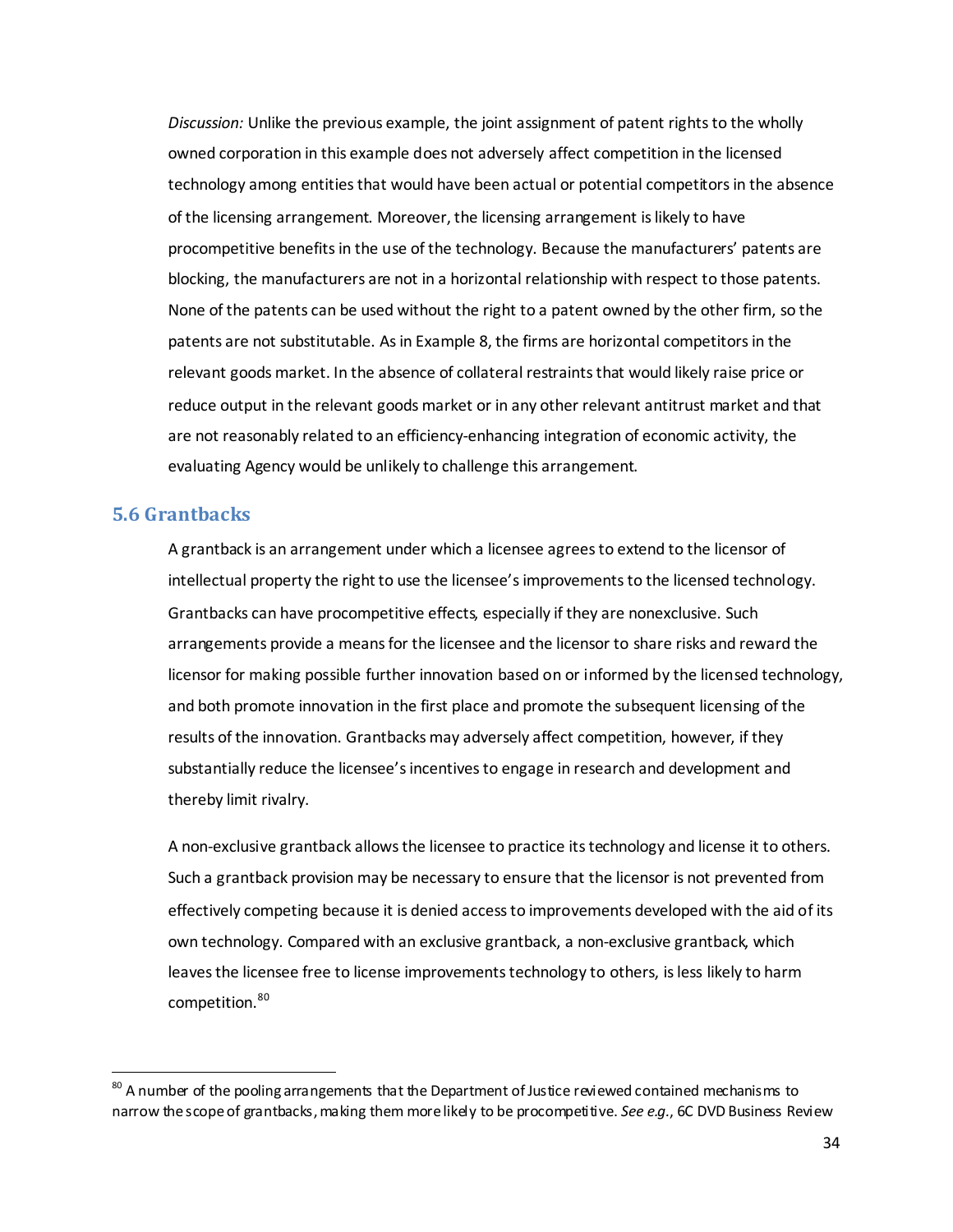The Agencies will evaluate a grantback provision under the rule of reason, considering its likely effects in light of the overall structure of the licensing arrangement and conditions in the relevant markets.<sup>[81](#page-34-1)</sup> An important factor in the Agencies' analysis of a grantback will be whether the licensor has market power in a relevant technology or research and development market. If the Agencies determine that a particular grantback provision is likely to reduce significantly licensees' incentives to invest in improving the licensed technology, the Agencies will consider the extent to which the grantback provision has offsetting procompetitive effects, such as (1) promoting dissemination of licensees' improvements to the licensed technology, (2) increasing the licensors' incentives to disseminate the licensed technology, or (3) otherwise increasing competition and output in a relevant technology or research and development market.<sup>[82](#page-34-2)</sup> In addition, the Agencies will consider the extent to which grantback provisions in the relevant markets generally increase licensors' incentives to innovate in the first place.

# <span id="page-34-0"></span>**5.7 Acquisition of Intellectual Property Rights**

Certain transfers of intellectual property rights are most appropriately analyzed by applying the principles and standards used to analyze mergers, particularly those in the 2010 Horizontal Merger Guidelines. The Agencies will apply a merger analysis to an outright sale by an intellectual property owner of all of its rights to that intellectual property and to a transaction in which a person obtains through grant, sale, or other transfer an exclusive license for intellectual property (i.e., a license that precludes all other persons, including the licensor, from using the licensed intellectual property).<sup>[83](#page-34-3)</sup> Such transactions may be assessed under section 7 of the Clayton Act, sections 1 and 2 of the Sherman Act, and section 5 of the Federal Trade Commission Act.  $84$ 

Letter, *supra* note 79, at 8-9, 14-16; 3C DVD Business Review Letter, *supra* note 79, at 8, 14; MPEG-2 Business Review Letter, *supra* note 79, at 13.<br><sup>81</sup> See generally Transparent-Wrap Mach. Corp. v. Stokes & Smith Co., 329 U.S. 637, 645-48 (1947) (holding that

<span id="page-34-1"></span>grantback provision in technology license is not per se unlawful).<br><sup>82</sup> See section 4.2.

<span id="page-34-2"></span>

<span id="page-34-3"></span><sup>&</sup>lt;sup>83</sup> The Agencies may also apply a merger analysis to a transaction involving a license that does not fall within the traditional definition of an exclusive license but in substance transfers intellectual property rights and raises the same potential antitrust concern –i.e., that the transaction's effect may be to substantially lessen competition in a relevant market.

<span id="page-34-4"></span> $84$  The safety zone of section 4.3 does not apply to transfers of intellectual property such as those described in this section.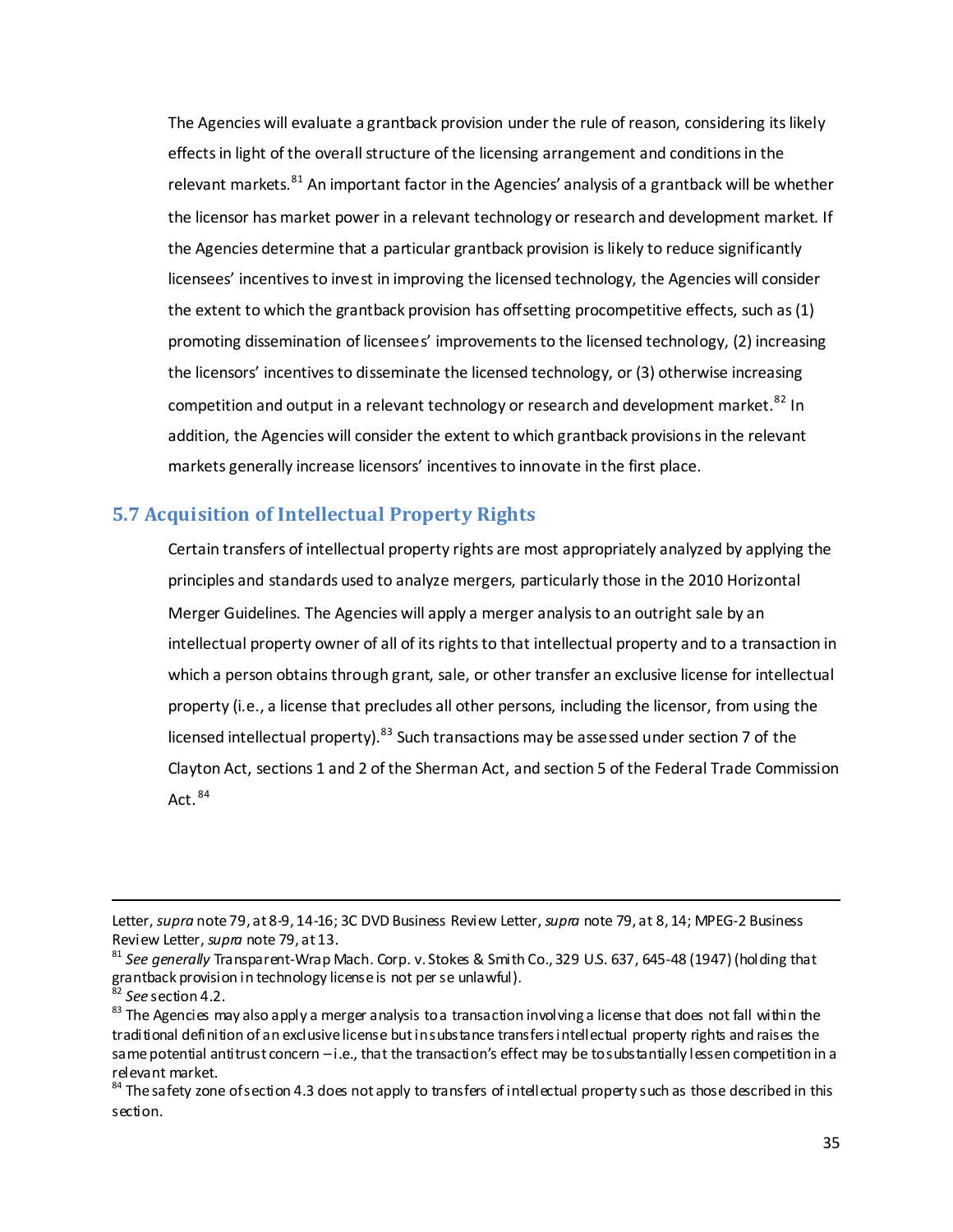### **Example 10**

*Situation:* Omega develops a new, patented pharmaceutical for the treatment of a particular disease. The only drug on the market approved for the treatment of this disease is sold by Delta. Omega's patented drug has almost completed regulatory approval by the Food and Drug Administration. Omega has invested considerable sums in product development and market testing, and initial results show that Omega's drug would be a significant competitor to Delta's. However, rather than enter the market as a direct competitor of Delta, Omega licenses to Delta the right to manufacture and sell Omega's patented drug. The license agreement with Delta is nominally nonexclusive. However, Omega has rejected all requests by other firms to obtain a license to manufacture and sell Omega's patented drug, despite offers by those firms of terms that are reasonable in relation to those in Delta's license.

*Discussion:* Although Omega's license to Delta is nominally nonexclusive, the circumstances indicate that it is exclusive in fact because Omega has rejected all reasonable offers by other firms for licenses to manufacture and sell Omega's patented drug. The facts of this example indicate that Omega, or Omega's licensee, would be a potential competitor of Delta in the absence of the licensing arrangement, and thus the firms are in a horizontal relationship in the relevant goods market that includes drugs for the treatment of this particular disease. The evaluating Agency would apply a merger analysis to this transaction, since it involves an acquisition of a potential competitor.

# <span id="page-35-0"></span>**6 Invalid or Unenforceable Intellectual Property Rights**

The Agencies may challenge the enforcement of invalid intellectual property rights as antitrust violations. Enforcement or attempted enforcement of a patent obtained by fraud on the Patent and Trademark Office or the Copyright Office may violate section 2 of the Sherman Act or section 5 of the Federal Trade Commission Act, if all the elements otherwise necessary to establish a charge are proved.<sup>[85](#page-35-1)</sup> Inequitable conduct before the Patent and Trademark Office will not be the basis of a section 2 claim unless the conduct also involves knowing and willful

<span id="page-35-1"></span><sup>&</sup>lt;sup>85</sup> Walker Process Equip., Inc. v. Food Mach. & Chem. Corp., 382 U.S. 172, 176-77 (1965) (patents); Am. Cyanamid Co., 72 F.T.C. 623, 684-85 (1967), *aff'd sub. nom.* Charles Pfizer & Co. v. FTC, 401 F.2d 574 (6th Cir. 1968) (patents); Michael Anthony Jewelers, Inc. v. Peacock Jewelry, Inc., 795 F. Supp. 639, 647 (S.D.N.Y. 1992) (copyrights).